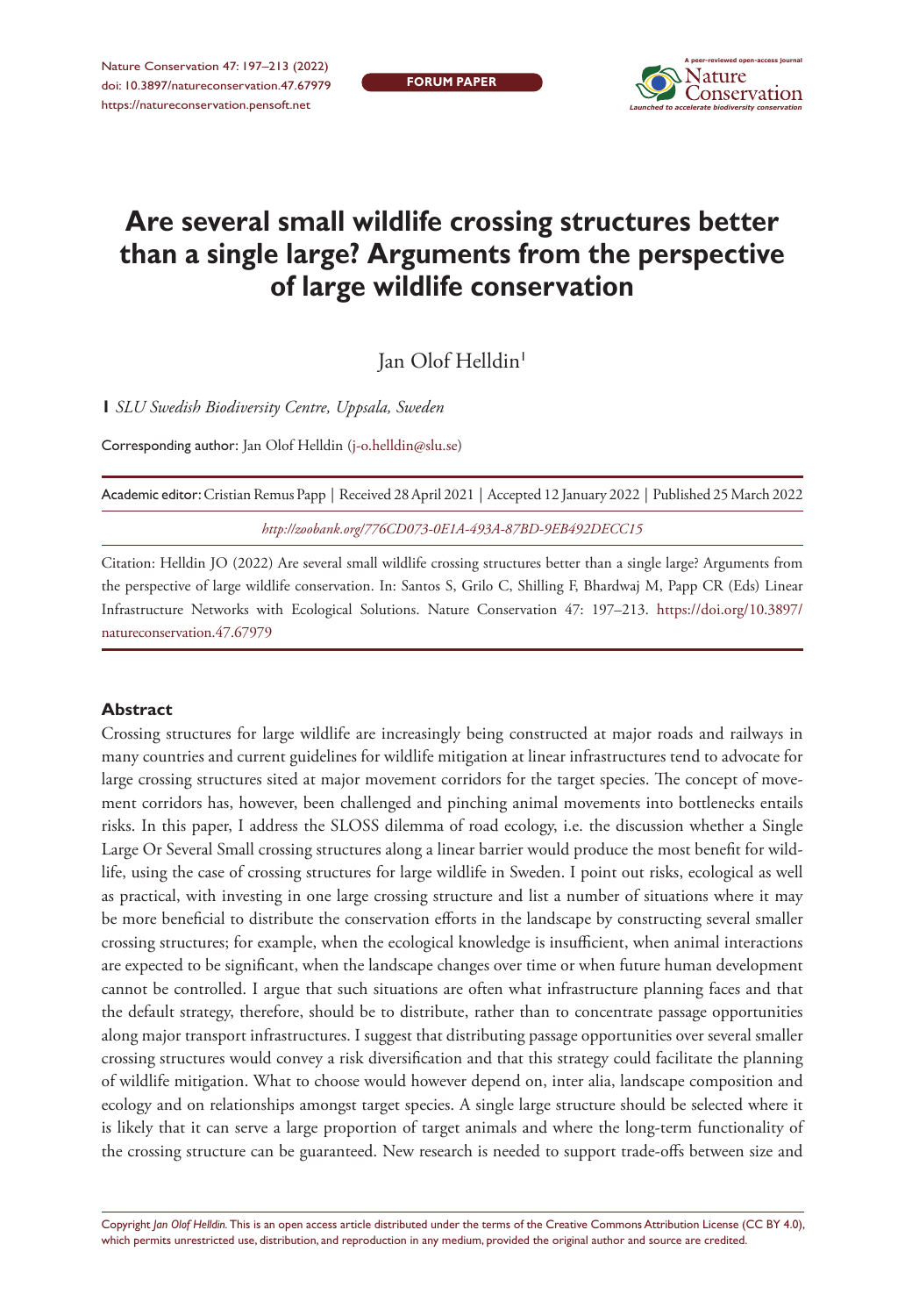number of crossing structures. Cost-effectiveness analyses of wildlife crossing structures are currently rare and need to be further explored. Camera trapping and video surveillance of crossing structures provide opportunities to analyse details concerning, for example, any individual biases according to sex, age, status and grouping and any antagonism between species and individuals. Wildlife ecology research needs to better address questions posed by road and railway planning regarding the importance of specific movement routes and movement distances.

#### **Keywords**

Mitigation planning, Sweden, SLOSS, wildlife crossing structure

# **Introduction**

#### Crossing structures for wildlife

One of the most significant ecological impacts of roads and railways are their barrier effects for terrestrial wildlife (Forman and Alexander 1998; O'Brien 2006; Beckman and Hilty 2010; Barrientos and Borda-de-Água 2017). By obstructing movements and, thereby, restricting the access to resources and the opportunities for migration and dispersal, linear infrastructures may inhibit the individual fitness and genetic diversity of wildlife and negatively impact population demography and conservation status. After the emergence and growth of the applied scientific field of road ecology in the last decades (for example. Forman et al. 2003; van der Ree et al. 2015), the barrier effects for large wildlife, such as ungulates and large carnivores, are now well recognised in countries worldwide (Clevenger and Huijser 2011; Wingard et al. 2014; Georgiadis et al. 2015, 2018; Collinson and Patterson-Abrolat 2016; van der Grift et al. 2018; Hlaváč et al. 2019). Accordingly, transport agencies increasingly construct adapted culverts, tunnels and vegetated bridges to provide wildlife with safe opportunities to cross major roads and railways (Iuell et al. 2003; Clevenger and Ford 2010; Rijkswaterstaat 2011; Smith et al. 2015).

Monitoring of over- and underpasses for large wildlife has provided frequent proof that they are used by a variety of species (van der Ree et al. 2007; Smith et al. 2015). In general terms, larger (wider, higher) constructions are used by larger species, by a broader array of taxa and by a larger proportion of target populations (Rodriguez et al. 1996; Clevenger and Waltho 2000; Bhardwaj et al. 2020), although other aspects of their design may affect the frequency of use, such as human disturbances, occurrence of vegetation and cover and siting in relation to preferred habitats (Clevenger and Waltho 2000, 2005; Ascensão and Mira 2007; Glista et al. 2009; van der Ree and van der Grift 2015; Andis et al. 2017).

Despite having recognised both the problem with barrier effects and its potential solution, in infrastructure planning practice, many transport agencies still seem to consider crossing structures for wildlife to entail external or unexpected costs. Accordingly, such constructions have to be argued for on a case-by-case basis and often end up being rather few. In response, environmental planners tend to advocate for as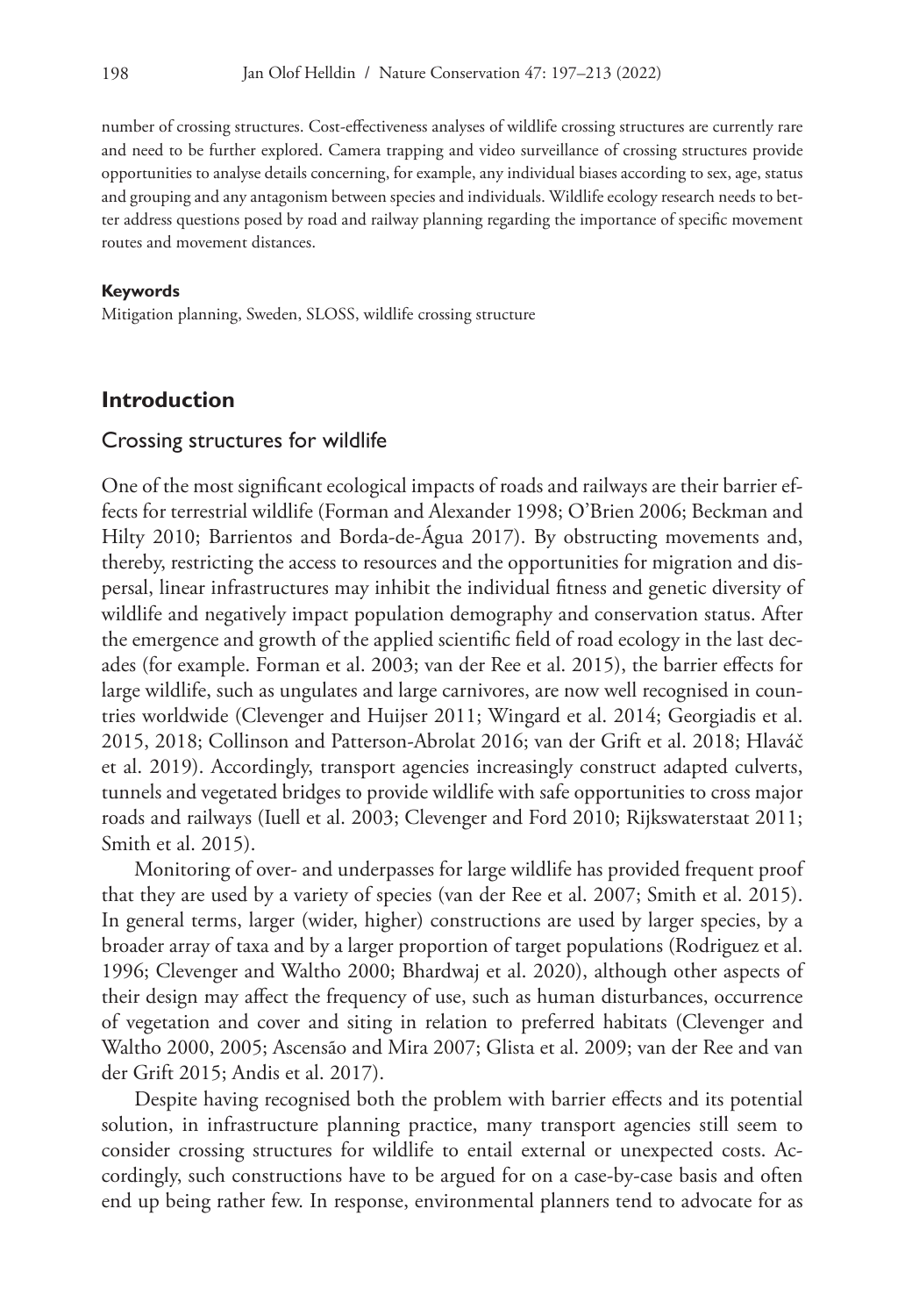large wildlife crossing structures as possible and put much effort into finding the ideal locations for those crucial constructions. This situation is reflected not least in current European guidelines for mitigation of barrier effects at transport infrastructures; many of these have their focus on methods to identify major wildlife corridors and state ideal rather than optimal dimensions of crossing structures (Iuell et al. 2003; Alterra 2008; Jędrzejewski et al. 2009; Nowak et al. 2010; Vejdirektoratet 2011; Statens Vegvesen 2014; Ciabò et al. 2015; Reck et al. 2018; Hlaváč et al. 2019).

#### Size vs. number of crossing structures

While crossing structures may be necessary measures to safeguard the connectivity for wildlife across large linear infrastructures, they inevitably create bottlenecks for animal movements, irrespective of location and size. Funnelling animals from larger areas into movement bottlenecks may have a number of ecological disadvantages, for example, increased predation (Little et al. 2002; Mata et al. 2015) or exaggerated social interactions between animals. Moreover, the concept of natural movement corridors has been criticised for lacking solid theoretical and empirical foundations (Simberloff et al. 1992) and that its frequent application in land-use planning satisfies political and economic interests rather than ecological requirements (Van Der Windt and Swart 2008; Shilling 2020). For large terrestrial wildlife, well-defined, predictable migratory paths do occur in some populations (Andersen 1991; Berger et al. 2006; Kauffman et al. 2018), but seem to be the exception rather than the rule to how animals move between areas.

The size is one of the most cost-driving factors for crossing structures and, in the infrastructure planning reality, the cost-effectiveness of measures has to be considered. Wildlife crossing structures, from culverts to viaducts and green bridges, may range in investment cost by orders of magnitude (Sijtsma et al. 2020; see also Fig. 1) and considerable savings can be made if the optimal trade-off is found between number and size of crossing structures with the aim of reaching the maximum infrastructure permeability for wildlife. While some guidelines for wildlife measures at transport infrastructures do acknowledge that a large number of narrow wildlife crossings may be more effective than a single, wide one (Iuell et al. 2003; Jakobi and Adelsköld 2011; Reck et al. 2018), the required cost-benefit analyses are rarely conducted (Sijtsma et al. 2020).

The question of size vs. number of wildlife crossing structures is analogous with that of the so-called SLOSS dilemma in conservation, i.e. the question whether a Single Large Or Several Small protected areas would be more effective for species conservation (Diamond 1975; Simberloff and Abele 1976). That question remains a dilemma as it has no universal answer; the best strategy depends on, inter alia, to what extent the smaller areas share species, on the environmental variability in and amongst areas and on the distance between areas (Simberloff and Abele 1976; Akcakaya and Ginzburg 1991). The SLOSS dilemma of road ecology – the trade-off between single large or several small crossing structures (Karlson et al. 2017) – is likely to share many characteristics with that of protected area designation.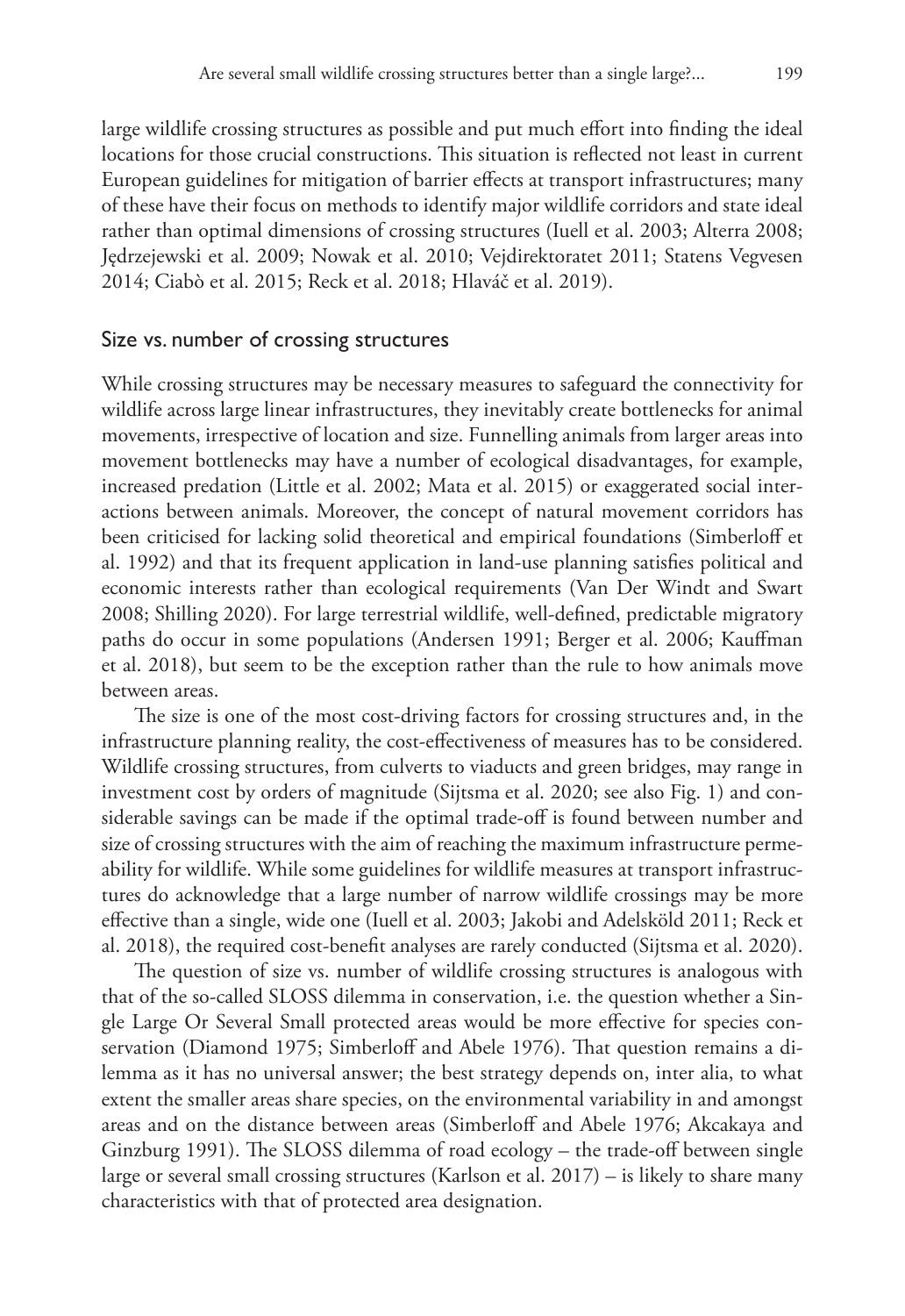

Figure 1. Examples of differently sized crossing structures in Sweden used by large wildlife, with rough estimates of investment costs. The precise costs depend on a number of site-specific factors, and values given are intended to serve as indications. Images by courtesy of Trafikverket and PEAB.

The issue of SLOSS wildlife crossing structures has previously been addressed by Karlson et al. (2017), using a theoretical approach to compare the outcome in model landscapes with different levels of habitat contrast and aggregation. They concluded that in homogenous (low-contrast, low-aggregation) landscapes, a number of smaller crossing structures are better than one large, given that each still meets minimum ecological design criteria. This conclusion derived simply from geometry; with passage opportunities evenly distributed along an infrastructure, the distance to a crossing structure from an average point in the landscape will be shorter. In heterogeneous landscapes, on the other hand, the outcome will depend on the habitat quality in and around the crossing structures; fewer animals would cross through a structure located in low quality habitat. Accordingly, in heterogeneous landscapes, more care must be taken to the location of crossing structures in relation to the habitat requirements of target species.

#### Aim of the paper

In this paper, I develop the SLOSS dilemma of road ecology using the case of crossing structures for large wildlife in Sweden. Based on ecological and pragmatical arguments, I list a number of situations where it may be more beneficial to distribute the conservation efforts in the landscape by constructing several small crossing structures rather than one or a few large. I argue that the situations described for Sweden are not unique, but may apply to other taxa and geographical regions. I conclude by suggesting how the SLOSS discussion could provide information for planning of wildlife mitigation at linear infrastructures and by proposing some directions for future research in the field.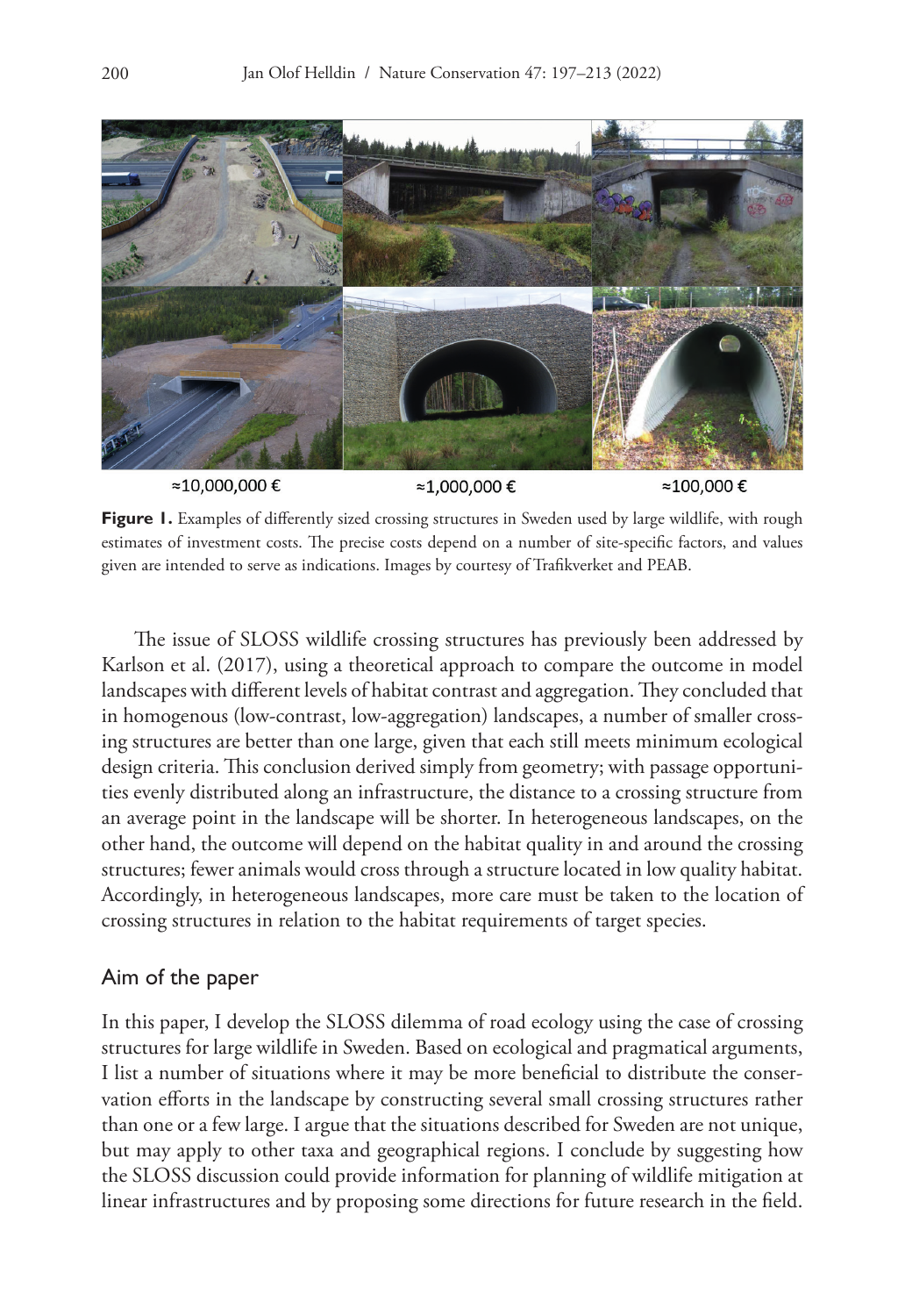# **Planning for crossing structures for large wildlife in Sweden – a case study**

#### Large mammal distributions and movements

Populations of many large mammals are currently relatively strong in Sweden and species such as moose (*Alces alces*), deer (red deer *Cervus elaphus*, fallow deer *Dama dama*, roe deer *Capreolus capreolus*), wild boar (*Sus scrofa*) and large carnivores (wolf *Canis lupus*, bear *Ursus arctos*, lynx *Lynx lynx*) range over large parts of the country (Bergström and Danell 2008; Liberg et al. 2010; Chapron et al. 2014). Natural or semi-natural habitats, such as managed forest, wetland or mountain make up some 80% of the Swedish land area (Gerell et al. 1996). While most large mammals do show some preferences for forested areas, they also use agricultural land and built-up areas, particularly in nighttime when the human disturbance is low (Winsa 2008; Godvik et al. 2009; Milleret et al. 2018; Fattebert et al. 2019; Richter et al. 2020) or during seasons with available crop (Thurfjell et al. 2009; Olsson et al. 2011). Accordingly, these species tend to occur in most habitats and most landscapes and their movements are less likely to be strongly funnelled to specific habitat corridors. One exception may be seasonally migratory ungulates in the north (primarily moose and semi-domestic reindeer *Rangifer tarandus*), which follow routes along river valleys and other topographic landscape elements that may be maintained between generations or even decades (Sweanor and Sandegren 1988; Andersen 1991; Singh et al. 2012; Lindberg 2013; St John et al. 2016).

Within the managed boreal forest, ungulates may prefer certain stand types, for example, clear-cuts, young or dense forest stands and linear landscape elements, such as riparian areas and edge zones (Winsa 2008; Thurfjell et al. 2009; Bjørneraas et al. 2011). However, the spatial distribution of forest stands is likely to change over decades, i.e. within the expected lifespan of a bridge or culvert, due to forest growth or management activities. Additionally, in less intensively managed landscapes, habitats are expected to undergo changes due to natural disturbances, succession or climate change, with potential change in animal movement patterns over time as a result.

Animal movements may also change due to sudden human influences in the surrounding landscape, such as new housing, mining or industry and increased outdoor recreation adjacent to crossing structures (Singh et al. 2012). While such developments should be addressed in landscape level physical plans and environmental impact assessment (Clevenger and Ford 2010; Ryegård and Åkerskog 2020), not all can be foreseen during the planning stage of fauna mitigation schemes. Moreover, transport agencies have limited authority over the land use outside the road or railway right-of-way, so the long-term functionality of a wildlife crossing structure depends on the compliance of surrounding landowners and land users.

Extensive site-specific empirical data on wildlife movements are in short supply, in Sweden as in other countries (Clevenger and Ford 2010; Helldin and Souropetsis 2017). Identification of movement corridors – which is often required in the planning practice – has to rely on the distribution of natural or wildlife habitat, wildlife accident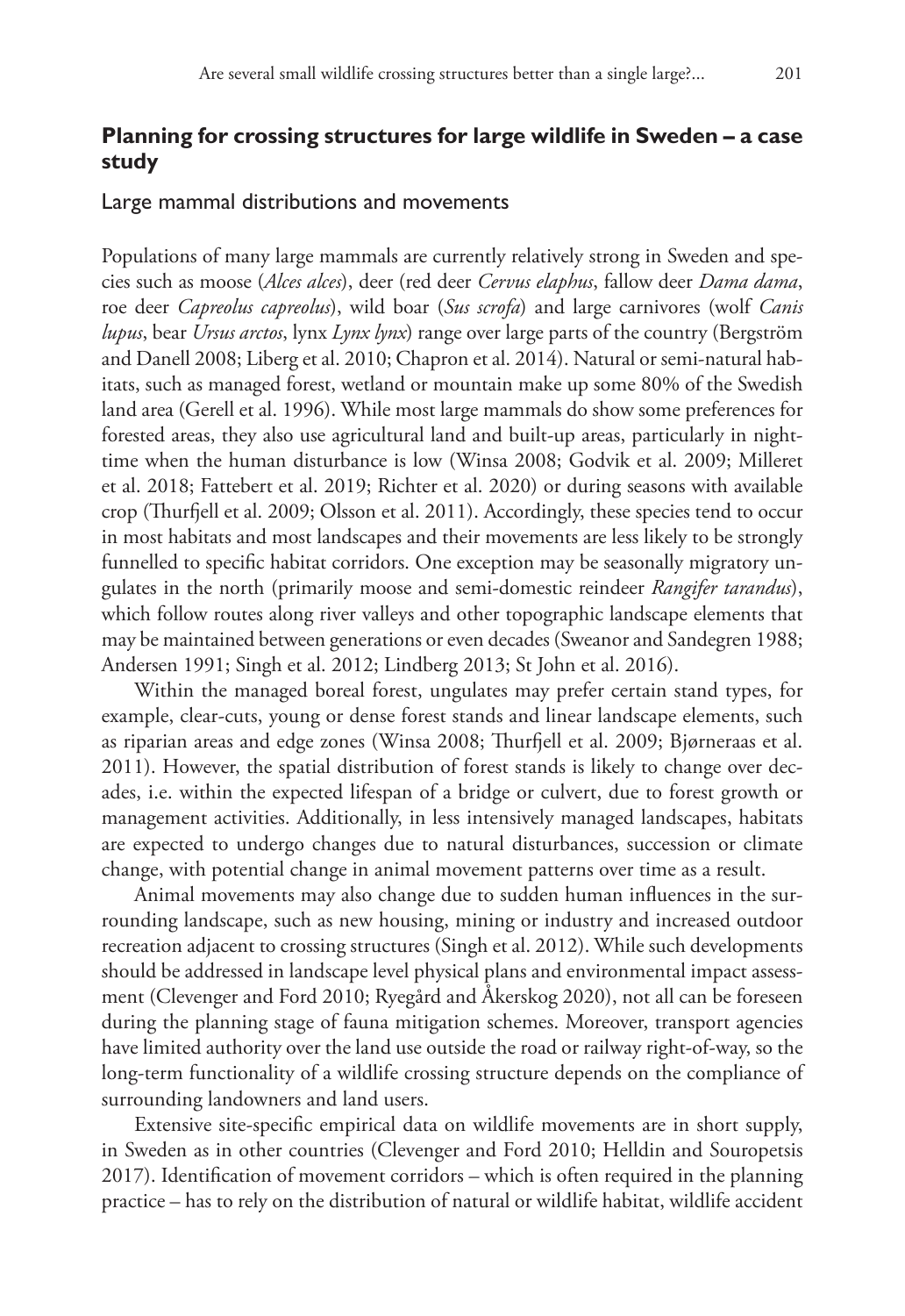data or expert opinion (van der Grift and Pouwels 2006; Clevenger and Ford 2010; Olsson et al. 2019). However, such indirect approaches have their flaws (Clevenger and Ford 2010; Helldin and Souropetsis 2017; Sjölund et al. 2020) and the true spatial distribution of wildlife movements remain obscure, with few and localised exceptions.

Some Scandinavian mammals are territorial, amongst these being roe deer and large carnivores (Linnell and Andersen 1998; Mattisson et al. 2011) and may, therefore, expel other individuals of the same species and gender from a crossing structure. Similarly, interspecific competition occurs frequently amongst ungulates (Latham et al. 1997; Feretti 2011; Pfeffer 2021; La Morgia et al. in review) and amongst carnivores (Mattisson et al. 2011), which may lead to a dominant species effectively expelling subdominants. Although such "ecological plugs" are probably only partial, they could inhibit the movement of subdominant individuals or species through a crossing structure.

In addition, game and prey species, such as ungulates, may adapt their spatial distribution, habitat choice and activity patterns to the risk of being hunted or predated (Cromsigt et al. 2013; Lone et al. 2014, 2015; Zbyryt et al. 2018). Similarly, hunting and poaching are main causes of mortality for large carnivores in Scandinavia (Andrén et al. 2006; Liberg et al. 2012) and, consequently, these species avoid human interaction (Ordíz et al. 2011; Carricondo-Sanchez et al. 2020). Hunting in the direct vicinity of over- or underpasses occurs in Sweden (own observations), but how frequent this happens is not known. Incidents of natural predation on ungulates near wildlife crossing structures have been reported, but appear to be rare (Little et al. 2002; Plaschke et al. 2021). Yet, only the presence of ambushing predators or hunters in the area may temporarily inhibit the structure´s effectiveness for target species (Mata et al. 2015).

# Where and when may several small crossing structures be better than a single large structure?

This Swedish case of large wildlife ecology describes a number of situations that – each individually and all taken together – suggest that distributing conservation efforts on several small crossing structures may perform better than a single large crossing, namely:

• In relatively intact or homogenous landscapes, where animal movements are dispersed.

• Where animal movement routes are expected to gradually change over time due to landscape changes.

• Where future human development cannot be controlled and natural habitats surrounding crossing structures may suddenly deteriorate.

• Where animal movement habits simply are not known.

• When wildlife mitigation needs to target multiple species with different habitat choices and no ideal site can be appointed.

• When target species are territorial or competitors and there is a risk that some individuals or species monopolise the area in and around the crossing structure.

• When target species are sensitive to hunting, poaching or predation and enemies (human or natural predators) may ambush at sites where movements of prey are pinched.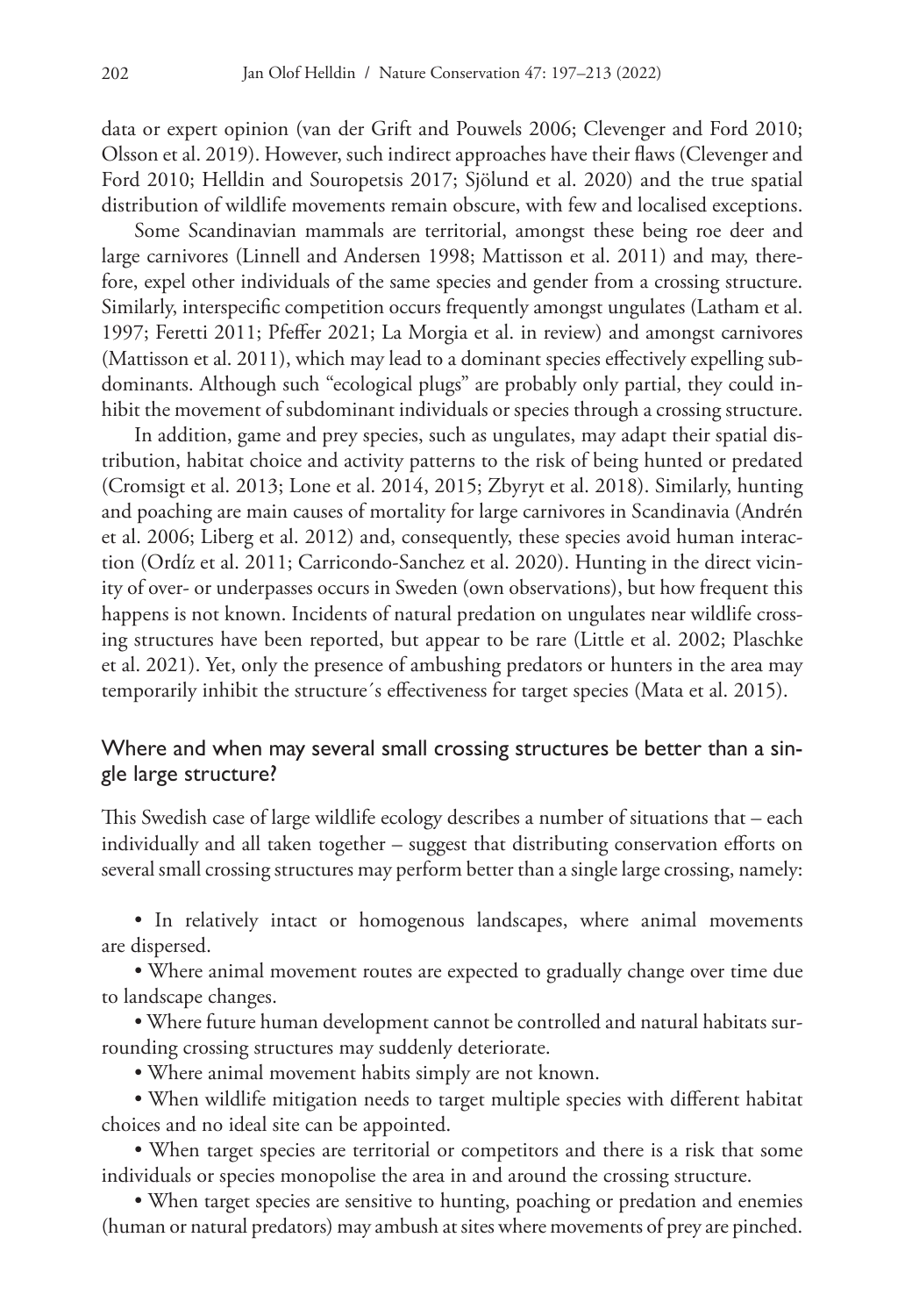#### Current planning for large wildlife crossing structures

The Swedish Transport Administration (STA), the responsible manager for the public road and railway network in Sweden, currently works along a strategy for landscape connectivity for large wildlife that partly take a SLOSS approach. According to the national ecological standards (Trafikverket 2019), safe passageways for large mammals (ungulates and large carnivores) should be provided at a maximum distance of 6 km along all major roads and railways; a requirement based on the assumption that large mammal movements are ubiquitous and dispersed or at least ought to be so. Via supporting documents (Seiler et al. 2015 and references therein), the standards point out moose and roe deer as focal species (*sensu* Lambeck 1997); moose, in particular, because it is supposedly one of the most demanding large mammal species in Sweden when it comes to crossing structure design and one of the most problematic when it comes to wildlife-vehicle accidents and barrier effects.

The standards describe a range of larger to smaller crossing structures as suitable for moose and roe deer (Seiler et al. 2015; Trafikverket 2021a, 2021b) and it also takes into account the predicted wildlife connectivity provided by bridges constructed for other purposes, for example, watercourses, trails and low-traffic roads (Seiler et al. 2015). Accordingly, the standards provide a framework allowing, but not requiring, that trade-offs are made between functionality and number of crossing structures on the level of a longer road section or an infrastructure network.

Due to the lack of an explicit SLOSS approach in the planning for large wildlife mitigation, opportunities for better ecological function and more cost-effective mitigation measures may still be missed. For example, regional differences in data availability, plasticity in animal movements or target species for mitigation would imply different output depending on the region. In northern Sweden, investing in few large crossing structures at major migration routes may be warranted. Thorough ecological data should be collected and compiled to identify the ideal sites for these crossing structures and considerable efforts should be made to secure their long-term effectiveness through adapted management of the surrounding landscape. In more southern parts of the country, however, sufficient overall permeability of infrastructures may be achieved by several smaller crossing structures, including non-wildlife bridges which tend to be plentiful along most major roads and railways.

# **Discussion**

# Implications for the planning of wildlife mitigation

Though based on the specific case of Swedish large wildlife, I believe that many of the situations described above are what infrastructure planning often faces. Site-specific knowledge of animal movement patterns tends to be sparse (Clevenger and Ford 2010) and, in many biomes, it is likely that movement routes will change over time due to natural landscape dynamics or anthropogenic impacts. With mitigation schemes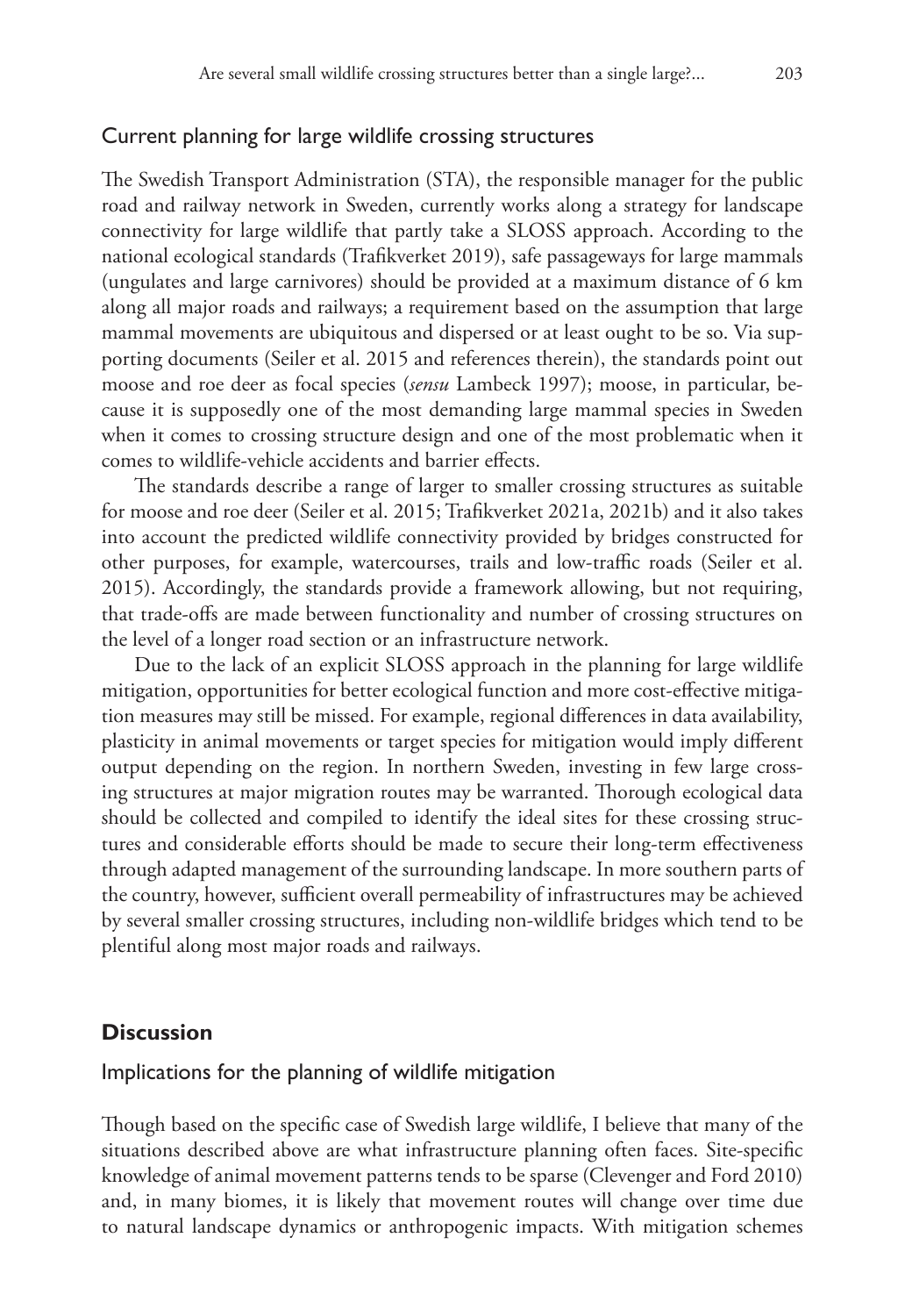targeted to multiple wildlife species, it will be difficult to find the perfect site for a crossing structure and target species are likely to interact at the site. In these cases, the connectivity delivered by each individual crossing structure cannot be guaranteed and distributing investments over several structures would convey a risk diversification. Moreover, this is not only an economical or practical consideration; transport agencies should aim at allowing dispersed or flexible animal movements wherever they occur and avoid the ecological predicaments that pinched animal movements may entail. In principle, these aspects could apply similarly to other animal taxa that are frequent targets for crossing structures at roads and railways, such as medium-sized mammals and amphibians (Iuell et al. 2003; Langton 2015).

Following this line of argument and with support from the results from the modelling approach adopted by Karlson et al. (2017), I suggest a default strategy for transport agencies to construct several small crossing structures rather than concentrating the passage opportunities along major transport infrastructures to a single large structure. What to choose should, however, depend on the context: for example, the degree of habitat heterogeneity (aggregation and contrast), habitat predictability, the dimension requirements of target species and the spatial overlap between species (Mata et al. 2005; Karlson et al. 2017). Single large structures may be selected at sites where it is likely that the crossing structure can serve a large proportion of target animals (species and individuals), for example, where animal movements follow distinct routes and where target species have a large overlap in habitat requirements and little social or trophic interference. However, going for a single large structure should require that the long-term functionality of the crossing structure could be guaranteed, for example, in areas that are legally protected or when solid agreements can be made with adjacent land-users to protect the crossing structure and its surroundings from significant impacts. There may be situations where an intermediate or mixed (single large combined with several small) approach may be the best choice.

A planning strategy aiming at several smaller crossing structures rather than a single large structure could facilitate the planning of wildlife mitigation in a few ways. It may not be necessary to put as much effort into finding the best siting or design of each crossing structure, which may save both time and costs at early planning stages. Instead crossing structures may have a standard design and be spaced out on pre-defined intervals along the infrastructure or where the ground conditions (topography and soil) are ideal from a technical perspective. Non-wildlife bridges or culverts used by wildlife may also be included in the wildlife mitigation plan. While the goal of wildlife mitigation plans should not be to save money, but to minimise wildlife-traffic conflicts, the SLOSS issue will open the question of how to get the most out of available investments or how to reach conservation goals with a minimum of cost and it may, therefore, help the matter by redirecting the focus in planning from costs to savings.

#### Some implications for future ecological research

Trade-offs between size and number of crossing structures in wildlife mitigation schemes may require that road ecology research take a somewhat different angle than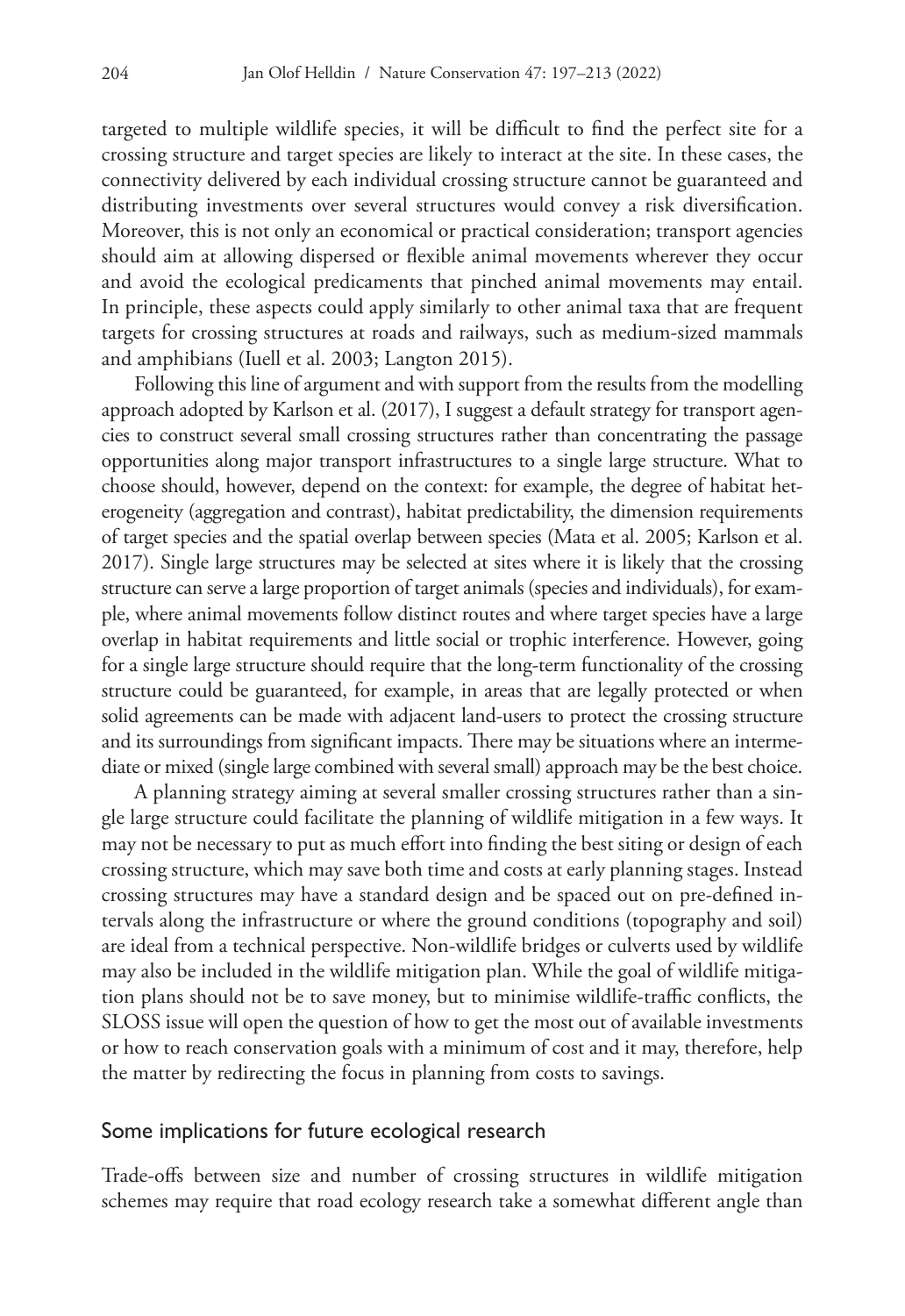that currently prevailing. Research and monitoring of over- and underpasses during the last decades have provided a basic understanding of how well different type of structures correspond to the demands of different species or taxa (Jędrzejewski et al. 2009; Clevenger and Ford 2010; Smith et al. 2015), but comprehensive comparisons of structures of different size and design are still few (but see Clevenger and Waltho 2005; Mata et al. 2005; Taylor and Goldingay 2010; Cramer 2012; Bhardwaj et al. 2020; Sijtsma et al. 2020). Moreover, the costs for the constructions, including any costs for planning, traffic diversion during construction, long-term maintenance etc., are rarely integrated into the analyses (Sijtsma et al. 2020). Seiler et al. (2016) and Sijtsma et al. (2020) point out some directions for how cost-effectiveness analyses of wildlife crossing structures can be set up, but the field needs to be further explored. Monitoring of wildlife-use of crossing structures should be conducted following a standardised protocol to be able to make a just comparison of the performance of a range of crossing structures and to be able to add new monitoring results over time to a global analysis (Helldin and Olsson 2015).

A strategy to construct several small crossing structures should entail an increased demand for research on how to make also narrower crossing structures more functional for wildlife, for example, by adapting vegetation and limiting human disturbance. However, squeezing down the size of crossing structures would also mean approaching a lower limit for functionality and, in the light of this, a much better understanding of the ecology of narrow crossing structures is needed.

I suggest a stronger emphasis in monitoring of crossing structures, not only on how different species use them differentially (such as described by, for example, Cramer 2012; Mata et al. 2015), but also differences between animal categories within species, for example, between sexes and ages, individuals of different status or condition and individuals in groups of different size and composition. It is likely that different animal individuals or categories show differences in vigilance and sensitivity to disturbance (Liley and Creel 2008) and crossing structures that deter certain categories of animals are less likely to provide functional connectivity for the population, irrespective of the absolute number of individuals using the structure.

To this, we need better knowledge of what happens between animals at crossing structures, for example, predation risk (real and perceived), interference competition, territoriality, dominance and other antagonistic types of behaviour that can expel some target animals from the sites. The well-developed methods, using camera traps and video surveillance of crossing structures, provide opportunities for studying both animal categories and types of behaviour to a larger extent than is currently done.

Finally, I call for more efforts in wildlife ecology research to develop the knowledge of animal movements, to specifically address the questions posed by road and railway planning, of movement routes (importance of certain routes, their stability over time and reliable methods to map them) and potential movement distances along fences to find safe passages (Bissonette and Adair 2008). While this has been studied for some large and charismatic species (e.g. moose in Sweden), these aspects are largely unknown for most species, including important target species for wildlife crossing structures.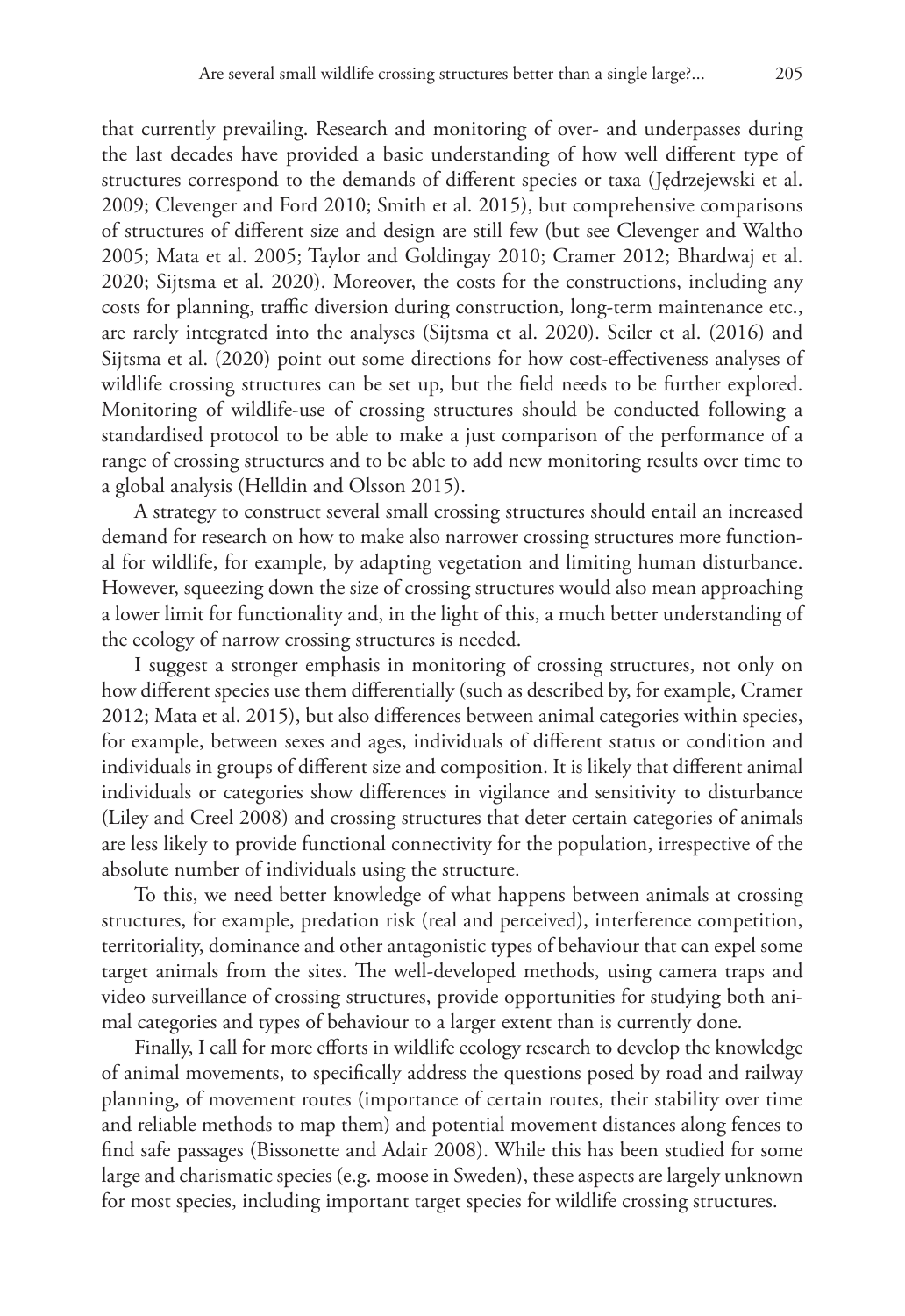# **Acknowledgements**

This paper is based on conference presentations held at ICOET (Raleigh, NC, USA, 20–24 September 2015), ACLIE (Skukuza, South Africa, 10–15 March 2019) and IENE (Online, 12–14 January 2021). I thank Manisha Bhardwaj, Lars Nilsson, Heinrich Reck and academic editor Cristian Remus Papp for helpful comments on earlier drafts of the paper. The writing was financed by the Swedish Transport Administration, through the research project TRIEKOL [\(https://triekol.se/\)](https://triekol.se/).

#### **References**

- Akcakaya HR, Ginzburg LR (1991) Ecological risk analyses for single and multiple populations. In: Seitz A, Loeschcke V (Eds) Species conservation: a population-biological approach. Birkhauser Verlag, Basel, 78–87. [https://doi.org/10.1007/978-3-0348-6426-8\\_6](https://doi.org/10.1007/978-3-0348-6426-8_6)
- Alterra (2008) Restoring ecological networks across transport corridors in Bulgaria; Identification of bottleneck locations and practical solutions. Report, Alterra, Wageningen University and Research Centre, Wageningen, NL, 150 pp. [https://trimis.ec.europa.eu/sites/de](https://trimis.ec.europa.eu/sites/default/files/project/documents/final-report-restoring-ecological-networks-across-transport-corridors-in-bulgaria.pdf)[fault/files/project/documents/final-report-restoring-ecological-networks-across-transport](https://trimis.ec.europa.eu/sites/default/files/project/documents/final-report-restoring-ecological-networks-across-transport-corridors-in-bulgaria.pdf)[corridors-in-bulgaria.pdf](https://trimis.ec.europa.eu/sites/default/files/project/documents/final-report-restoring-ecological-networks-across-transport-corridors-in-bulgaria.pdf)
- Andersen R (1991) Habitat deterioration and the migratory behaviour of moose (*Alces alces*) in Norway. Journal of Applied Ecology 28(1): 102–108.<https://doi.org/10.2307/2404117>
- Andis AZ, Huijser MP, Broberg L (2017) Performance of arch-style road crossing structures from relative movement rates of large mammals. Frontiers in Ecology and Evolution 5: 122.<https://doi.org/10.3389/fevo.2017.00122>
- Andrén H, Linnell JDC, Liberg O, Andersen R, Danell A, Karlsson J, Odden J, Moa PF, Ahlqvist P, Kvam T, Franzén R, Segerström P (2006) Survival rates and causes of mortality in Eurasian lynx (Lynx lynx) in multi-use landscapes. Biological Conservation 131(1): 23–32. <https://doi.org/10.1016/j.biocon.2006.01.025>
- Ascensão F, Mira A (2007) Factors affecting culvert use by vertebrates along two stretches of road in southern Portugal. Ecological Research 22(1): 57–66. [https://doi.org/10.1007/](https://doi.org/10.1007/s11284-006-0004-1) [s11284-006-0004-1](https://doi.org/10.1007/s11284-006-0004-1)
- Barrientos R, Borda-de-Água L (2017) Railways as barrier for wildlife: Current knowledge. In: Borda-de-Água L, Barrientos R, Beja P, Pereira HM (Eds) Railway Ecology. Springer Open, Cham, Switzerland, 43–64. [https://doi.org/10.1007/978-3-319-57496-7\\_4](https://doi.org/10.1007/978-3-319-57496-7_4)
- Beckman JP, Hilty JA (2010) Connecting wildlife populations in fractured landscapes. In: Beckman JP, Clevenger AP, Huijser MP, Hilty JA (Eds) Safe passages: highways, wildlife, and habitat connectivity. Island Press, Washington DC, 3–16.
- Berger J, Cain SL, Berger KM (2006) Connecting the dots: An invariant migration corridor links the Holocene to the present. Biology Letters 2(4): 528–531. [https://doi.org/10.1098/](https://doi.org/10.1098/rsbl.2006.0508) [rsbl.2006.0508](https://doi.org/10.1098/rsbl.2006.0508)
- Bergström R, Danell K (2008) Viltstammarna har ökat sen 1950-talet. Miljötrender 2/2008: 3–4. [https://www.slu.se/globalassets/ew/ew-centrala/miljo/hall-dig-uppdaterad/miljotren](https://www.slu.se/globalassets/ew/ew-centrala/miljo/hall-dig-uppdaterad/miljotrender-arkiv/2008/mt2_08.pdf)[der-arkiv/2008/mt2\\_08.pdf](https://www.slu.se/globalassets/ew/ew-centrala/miljo/hall-dig-uppdaterad/miljotrender-arkiv/2008/mt2_08.pdf)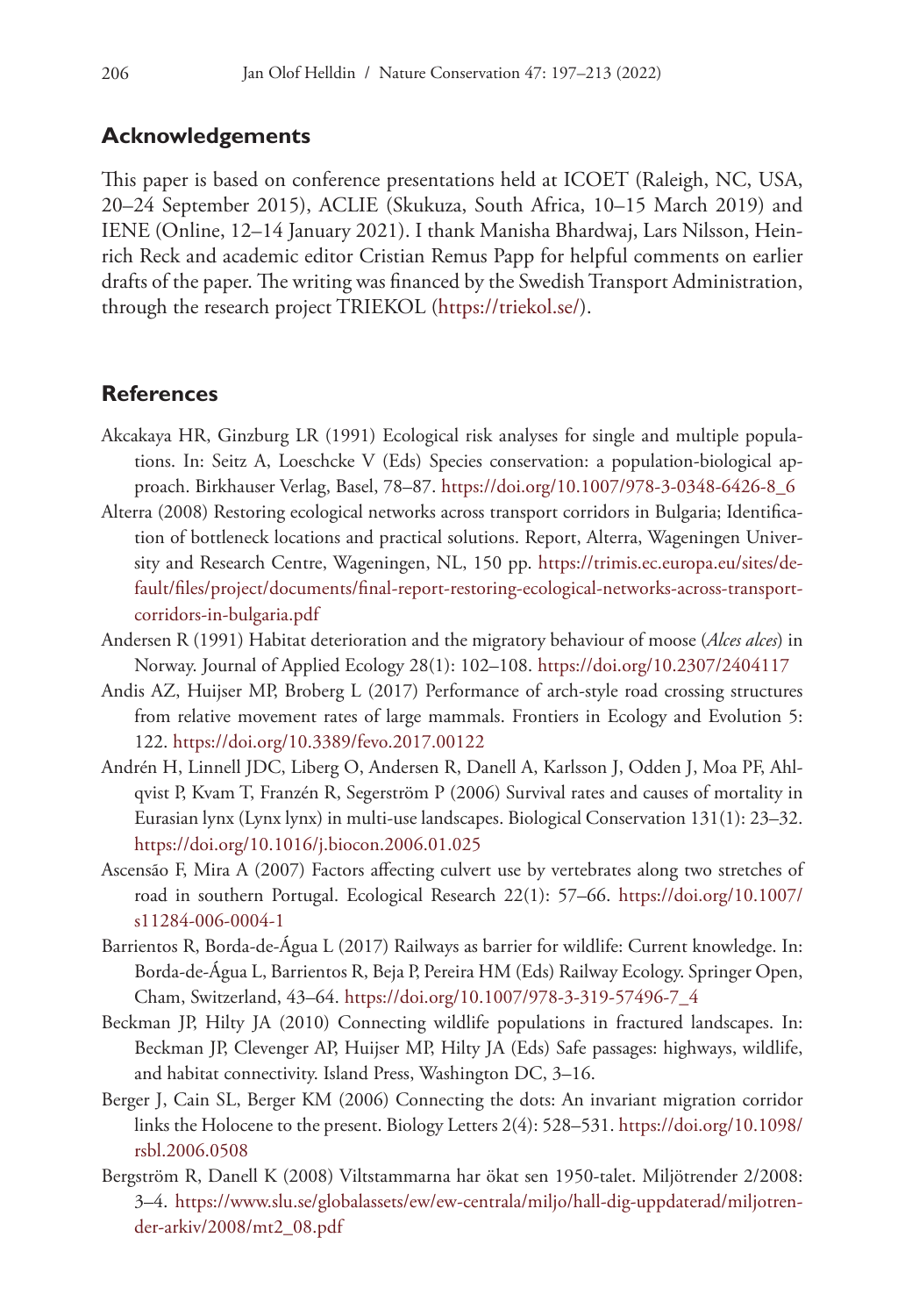- Bhardwaj M, Olsson M, Seiler A (2020) Ungulate use of non-wildlife underpasses. Journal of Environmental Management 273: e111095. [https://doi.org/10.1016/j.jenv](https://doi.org/10.1016/j.jenvman.2020.111095)[man.2020.111095](https://doi.org/10.1016/j.jenvman.2020.111095)
- Bissonette JA, Adair W (2008) Restoring habitat permeability to roaded landscapes with isometrically-scaled wildlife crossings. Biological Conservation 141(2): 482–488. [https://doi.](https://doi.org/10.1016/j.biocon.2007.10.019) [org/10.1016/j.biocon.2007.10.019](https://doi.org/10.1016/j.biocon.2007.10.019)
- Bjørneraas K, Solberg EJ, Herfindal I, Van Moorter B, Rolandsen CM, Tremblay J-P, Skarpe C, Sæther B-E, Eriksen R, Astrup R (2011) Moose Alces alces habitat use at multiple temporal scales in a human-altered landscape. Wildlife Biology 17(1): 44–54. [https://doi.](https://doi.org/10.2981/10-073) [org/10.2981/10-073](https://doi.org/10.2981/10-073)
- Carricondo-Sanchez D, Zimmermann B, Wabakken P, Eriksen A, Milleret C, Ordiz A, Sanz-Pérez A, Wikenros C (2020) Wolves at the door? Factors influencing the individual behavior of wolves in relation to anthropogenic features. Biological Conservation 244: e108514. <https://doi.org/10.1016/j.biocon.2020.108514>
- Chapron G, Kaczensky P, Linnell JDC, von Arx M, Huber D, Andrén H, López-Bao JV, Adamec M, Álvares F, Anders O, Balčiauskas L, Balys V, Bedő P, Bego F, Blanco JC, Breitenmoser U, Brøseth H, Bufka L, Bunikyte R, Ciucci P, Dutsov A, Engleder T, Fuxjäger C, Groff C, Holmala K, Hoxha B, Iliopoulos Y, Ionescu O, Jeremić J, Jerina K, Kluth G, Knauer F, Kojola I, Kos I, Krofel M, Kubala J, Kunovac S, Kusak J, Kutal M, Liberg O, Majić A, Männil P, Manz R, Marboutin E, Marucco F, Melovski D, Mersini K, Mertzanis Y, Mysłajek RW, Nowak S, Odden J, Ozolins J, Palomero G, Paunović M, Persson J, Potočnik H, Quenette P-Y, Rauer G, Reinhardt I, Rigg R, Ryser A, Salvatori V, Skrbinšek T, Stojanov A, Swenson JE, Szemethy L, Trajçe A, Tsingarska-Sedefcheva E, Váňa M, Veeroja R, Wabakken P, Wölfl M, Wölfl S, Zimmermann F, Zlatanova D, Boitani L (2014) Recovery of large carnivores in Europe's modern human-dominated landscapes. Science 346(6216): 1517–1519. [https://doi.](https://doi.org/10.1126/science.1257553) [org/10.1126/science.1257553](https://doi.org/10.1126/science.1257553)
- Ciabò S, Fabrizio M, Ricci S, Mertens A (2015) Manual for mitigating the impact of roads on biodiversity. Az E1, Progetto LIFE11 BIO/IT/000072-LIFE STRADE. Regione Umbria, Italy, 84 pp.
- Clevenger AP, Ford AT (2010) Wildlife crossing structures, fencing, and other highway design considerations. In: Beckman JP, Clevenger AP, Huijser MP, Hilty JA (Eds) Safe passages: highways, wildlife, and habitat connectivity. Island Press, Washington DC, 17–49.
- Clevenger AP, Huijser MP (2011) Wildlife Crossing Structure Handbook; Design and Evaluation in North America. Federal Highway Administration Report No. FHWA-CFL/TD-11-003, 211 pp. [https://d3n8a8pro7vhmx.cloudfront.net/yyccares/pages/20/attachments/](https://d3n8a8pro7vhmx.cloudfront.net/yyccares/pages/20/attachments/original/1498667087/DOT-FHWA_Wildlife_Crossing_Structures_Handbook_compressed.pdf?1498667087) [original/1498667087/DOT-FHWA\\_Wildlife\\_Crossing\\_Structures\\_Handbook\\_com](https://d3n8a8pro7vhmx.cloudfront.net/yyccares/pages/20/attachments/original/1498667087/DOT-FHWA_Wildlife_Crossing_Structures_Handbook_compressed.pdf?1498667087)[pressed.pdf?1498667087](https://d3n8a8pro7vhmx.cloudfront.net/yyccares/pages/20/attachments/original/1498667087/DOT-FHWA_Wildlife_Crossing_Structures_Handbook_compressed.pdf?1498667087)
- Clevenger AP, Waltho N (2000) Factors influencing the effectiveness of wildlife underpasses in Banff National Park, Alberta, Canada. Conservation Biology 14(1): 47–56. [https://doi.](https://doi.org/10.1046/j.1523-1739.2000.00099-085.x) [org/10.1046/j.1523-1739.2000.00099-085.x](https://doi.org/10.1046/j.1523-1739.2000.00099-085.x)
- Clevenger AP, Waltho N (2005) Performance indices to identify attributes of highway crossing structures facilitating movement of large mammals. Biological Conservation 121: 453– 464.<https://doi.org/10.1016/j.biocon.2004.04.025>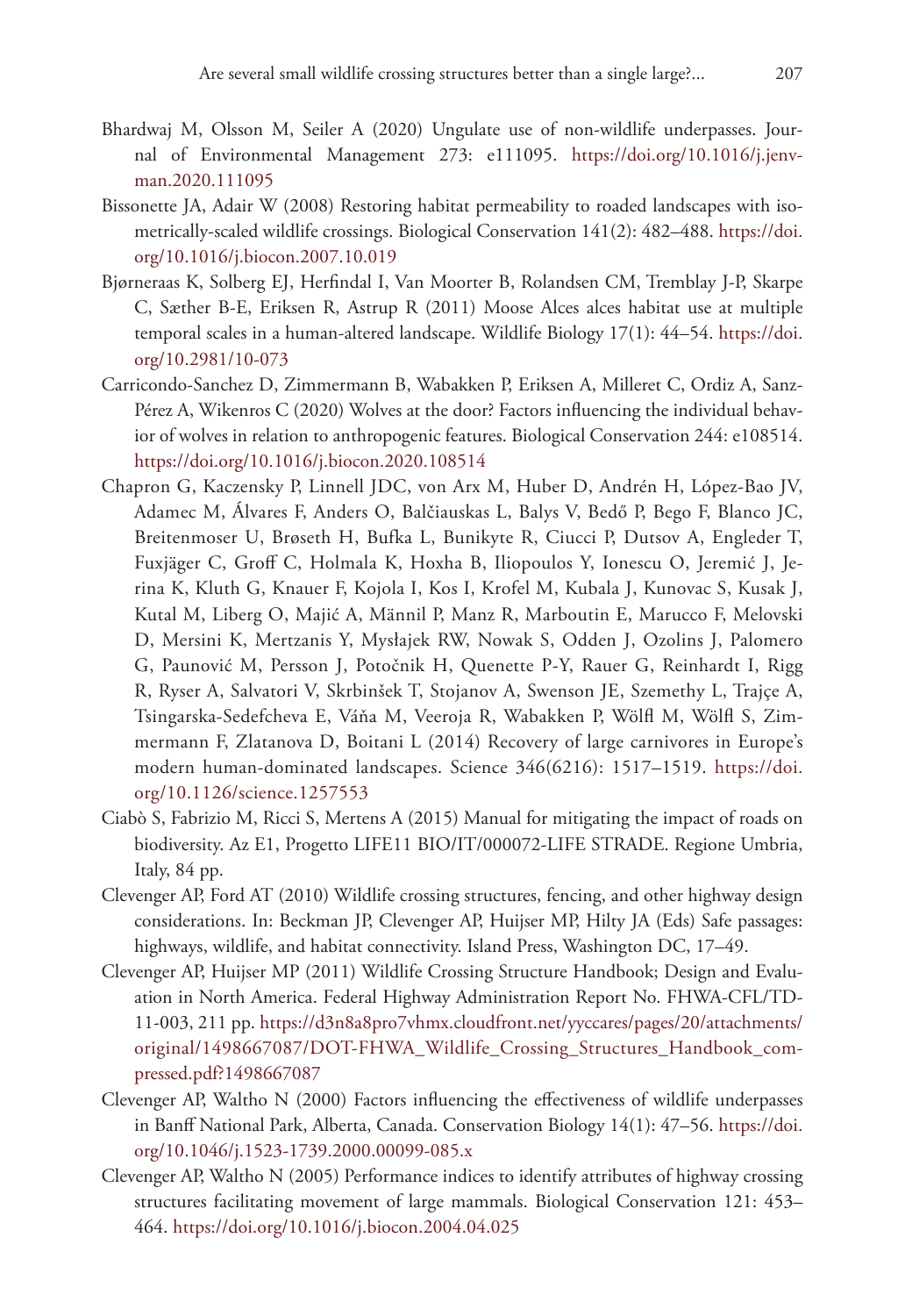- Collinson W, Patterson-Abrolat C (2016) The Road Ahead: Guidelines to mitigation methods to address wildlife road conflict in South Africa. The Endangered Wildlife Trust, Johannesburg, 22 pp.<https://www.ewt.org.za/WTP/WTP%20handbook%202016.pdf>
- Cramer P (2012) Determining wildlife use of wildlife crossing structures under different scenarios. Final report. Utah State University, Logan, 166 pp. [http://roadsandwildlife.org/](http://roadsandwildlife.org/data/files/Documents/f308a5aa-cf6b-43de-b8aa-cf965e0ab97b%20%20.pdf) [data/files/Documents/f308a5aa-cf6b-43de-b8aa-cf965e0ab97b%20%20.pdf](http://roadsandwildlife.org/data/files/Documents/f308a5aa-cf6b-43de-b8aa-cf965e0ab97b%20%20.pdf)
- Cromsigt JPGM, Kuijper DPJ, Adam M, Beschta RL, Churski M, Eycott A, Kerley GIH, Mysterud A, Schmidt K, West K (2013) Hunting for fear: Innovating management of human-wildlife conflicts. Journal of Applied Ecology 50(3): 544–549. [https://doi.](https://doi.org/10.1111/1365-2664.12076) [org/10.1111/1365-2664.12076](https://doi.org/10.1111/1365-2664.12076)
- Diamond JM (1975) The Island Dilemma: Lessons of modern biogeographic studies for the design of natural reserves. Biological Conservation 7(2): 129–146. [https://doi.](https://doi.org/10.1016/0006-3207(75)90052-X) [org/10.1016/0006-3207\(75\)90052-X](https://doi.org/10.1016/0006-3207(75)90052-X)
- Fattebert J, Morelle K, Jurkiewicz J, Ukalska J, Borkowski J (2019) Safety first: Seasonal and diel habitat selection patterns by red deer in a contrasted landscape. Journal of Zoology 308(2): 111–120. <https://doi.org/10.1111/jzo.12657>
- Ferretti F (2011) Interspecific aggression between fallow and roe deer. Ethology Ecology and Evolution 23(2): 179–186.<https://doi.org/10.1080/03949370.2011.554883>
- Forman RTT, Alexander LE (1998) Roads and their major ecological effects. Annual Review of Ecology and Systematics 29(1): 207–231.<https://doi.org/10.1146/annurev.ecolsys.29.1.207>
- Forman RTT, Sperling D, Bissonette JA, Clevenger AP, Cutshall CD, Dale VH, Fahrig L, France R, Goldman CR, Haenue K, Jones JA, Swanson FJ, Turrentine T, Winter TC (2003) Road ecology – Science and solutions. Island Press, Washington.
- Georgiadis L, Hahn E, Sjölund A, Puky M (2015) Planning and applying mitigating measures to green transport infrastructure in Myanmar and Thailand. Project report, WWF Myanmar, WWF Thailand, IENE, Calluna AB, Linköping, 25 pp. [http://www.iene.info/](http://www.iene.info/wp-content/uploads/IENE_Dawei_report_Final_version_2015-09-18.pdf) [wp-content/uploads/IENE\\_Dawei\\_report\\_Final\\_version\\_2015-09-18.pdf](http://www.iene.info/wp-content/uploads/IENE_Dawei_report_Final_version_2015-09-18.pdf)
- Georgiadis L, Adelsköld T, Autret Y, Bekker H, Böttcher M, Hahn E, Rosell C, Sangwine T, Seiler A, Sjölund A (2018) Joining ecology and transportation for 20 years; History review of Infra Eco Network Europe. IENE. Linköping, 72 pp. [https://www.iene.info/content/](https://www.iene.info/content/uploads/BOOK-IENE-with-ISBN-pdf-version.compressed.pdf) [uploads/BOOK-IENE-with-ISBN-pdf-version.compressed.pdf](https://www.iene.info/content/uploads/BOOK-IENE-with-ISBN-pdf-version.compressed.pdf)
- Gerell R, Gustafsson L, Ingelög T, Johansson O, Lindberg PS, Linder P, Löfroth M, Påhlsson L, Rafstedt T, Rosén E (1996). Naturtyper. In: Gustafsson L, Ahlén I (Eds) Växter och djur; Sveriges Nationalatlas. LM Kartor, Kiruna, 39–65.
- Glista DJ, DeVault TL, DeWoody JA (2009) A review of mitigation measures for reducing wildlife mortality on roadways. Landscape and Urban Planning 91(1): 1–7. [https://doi.](https://doi.org/10.1016/j.landurbplan.2008.11.001) [org/10.1016/j.landurbplan.2008.11.001](https://doi.org/10.1016/j.landurbplan.2008.11.001)
- Godvik IMR, Loe LE, Vik JO, Veiberg V, Langvatn R, Mysterud A (2009) Temporal scales, trade-offs, and functional responses in red deer habitat selection. Ecology 90(3): 699–710. <https://doi.org/10.1890/08-0576.1>
- Helldin J-O, Olsson M (2015) Ekologisk uppföljning av planskilda passager för landlevande däggdjur – principer och metoder för väg och järnväg. Report 2015: 173, Trafikverket,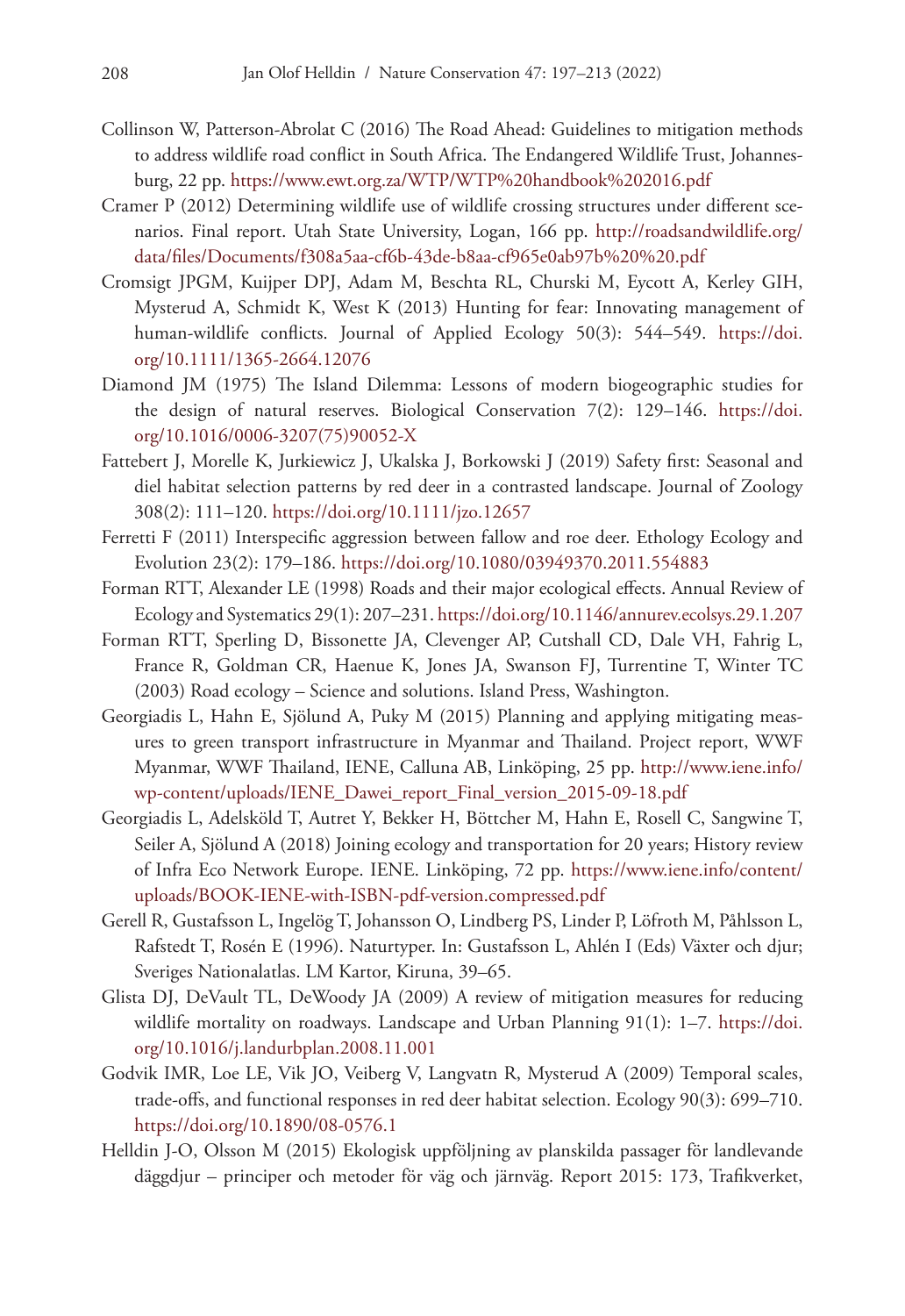Borlänge. [https://trafikverket.ineko.se/Files/sv-SE/12125/RelatedFiles/2015\\_173\\_ekolo](https://trafikverket.ineko.se/Files/sv-SE/12125/RelatedFiles/2015_173_ekologisk_uppfoljning_av_planskilda_passager_for_landlevande_daggdjur.pdf)[gisk\\_uppfoljning\\_av\\_planskilda\\_passager\\_for\\_landlevande\\_daggdjur.pdf](https://trafikverket.ineko.se/Files/sv-SE/12125/RelatedFiles/2015_173_ekologisk_uppfoljning_av_planskilda_passager_for_landlevande_daggdjur.pdf)

- Helldin J-O, Souropetsis A (2017). Wildlife movement simulation using circuit theory modelling: Description of methodology used for the planning of Ostlänken (OL) and Götalandsbanan (GLB) high-speed railways in Sweden. Report from Calluna AB, Stockholm.
- Hlaváč V, Anděl P, Větrovcová J, Dostál I, Strnad M, Immerová B, Kadlečík J, Meyer H, Moț R, Pavelko A, Hahn E, Georgiadis L (2019) Wildlife and traffic in the Carpathians; Guidelines how to minimize impact of transport infrastructure development on nature in the Carpathian countries. Danube Transnational Programme TRANSGREEN Project, The State Nature Conservancy of the Slovak Republic, Banská Bystrica, 226 pp.
- Iuell B, Bekker HGJ, Cuperus R, Dufek J, Fry G, Hicks C, Hlaváč V, Keller V, Rosell C, Sangwine T, Tørsløv N, Le Maire Wandall B (2003) COST 341–Wildlife and Traffic: a European handbook for identifying conflicts and designing solutions. KNNV Publishers, Brussels.
- Jakobi M, Adelsköld T (2011) Effektiv utformning av ekodukter och faunabroar. Report 2011:159, Trafikverket, Borlänge. [https://trafikverket.ineko.se/se/effektiv-utform](https://trafikverket.ineko.se/se/effektiv-utformning-av-ekodukter-och-faunabroar)[ning-av-ekodukter-och-faunabroar](https://trafikverket.ineko.se/se/effektiv-utformning-av-ekodukter-och-faunabroar)
- Jędrzejewski W, Nowak S, Kurek R, Mysłajek RW, Stachura K, Zawadzka B, Pchałek M (2009) Animals and Roads; Methods of mitigating the negative impact of roads on wildlife. Mammal Research Institute, Polish Academy of Sciences, Bialowieza, 94 pp.
- Karlson M, Seiler A, Mörtberg U (2017) The effect of fauna passages and landscape characteristics on barrier mitigation success. Ecological Engineering 105: 211–220. [https://doi.](https://doi.org/10.1016/j.ecoleng.2017.04.059) [org/10.1016/j.ecoleng.2017.04.059](https://doi.org/10.1016/j.ecoleng.2017.04.059)
- Kauffman MJ, Meacham JE, Sawyer H, Steingisser AY, Rudd WJ, Ostlind E (2018) Wild Migrations: Atlas of Wyoming's Ungulates. Oregon State University Press, Corvallis, 183 pp.
- La Morgia V, Kjellander P, Focardi S (in review) Interspecific competition between fallow and roe deer: Patterns of space use in two contrasting environments. Manuscript.
- Lambeck RJ (1997) Focal species: A multi-species umbrella for nature conservation. Conservation Biology 11(4): 849–856.<https://doi.org/10.1046/j.1523-1739.1997.96319.x>
- Langton TES (2015) A history of small animal road ecology. Roads and ecological infrastructure: concepts and applications for small mammals. In: Andrews KM, Nanjappa P, Riley SPD (Eds) Roads and Ecological Infrastructure; Concepts and Applications for Small Animals. John Hopkins University Press, Baltimore, 7–20.
- Latham J, Staines BW, Gorman ML (1997) Correlations of red (*Cervus elaphus*) and roe (*Capreolus capreolus*) deer densities in Scottish forests with environmental variables. Journal of Zoology 242(4): 681–704. <https://doi.org/10.1111/j.1469-7998.1997.tb05820.x>
- Liberg O, Bergström R, Kindberg J, Von Essen H (2010) Ungulates and their management in Sweden. In: Apollonio M, Andersen R, Putman R (Eds) European ungulates and their management in the 21<sup>st</sup> century. Cambridge University Press, Cambridge, 37–70.
- Liberg O, Chapron G, Wabakken P, Pedersen HC, Hobbs NT, Sand H (2012) Shoot, shovel and shut up: Cryptic poaching slows restoration of a large carnivore in Europe. Proceedings. Biological Sciences 279(1730): 910–915.<https://doi.org/10.1098/rspb.2011.1275>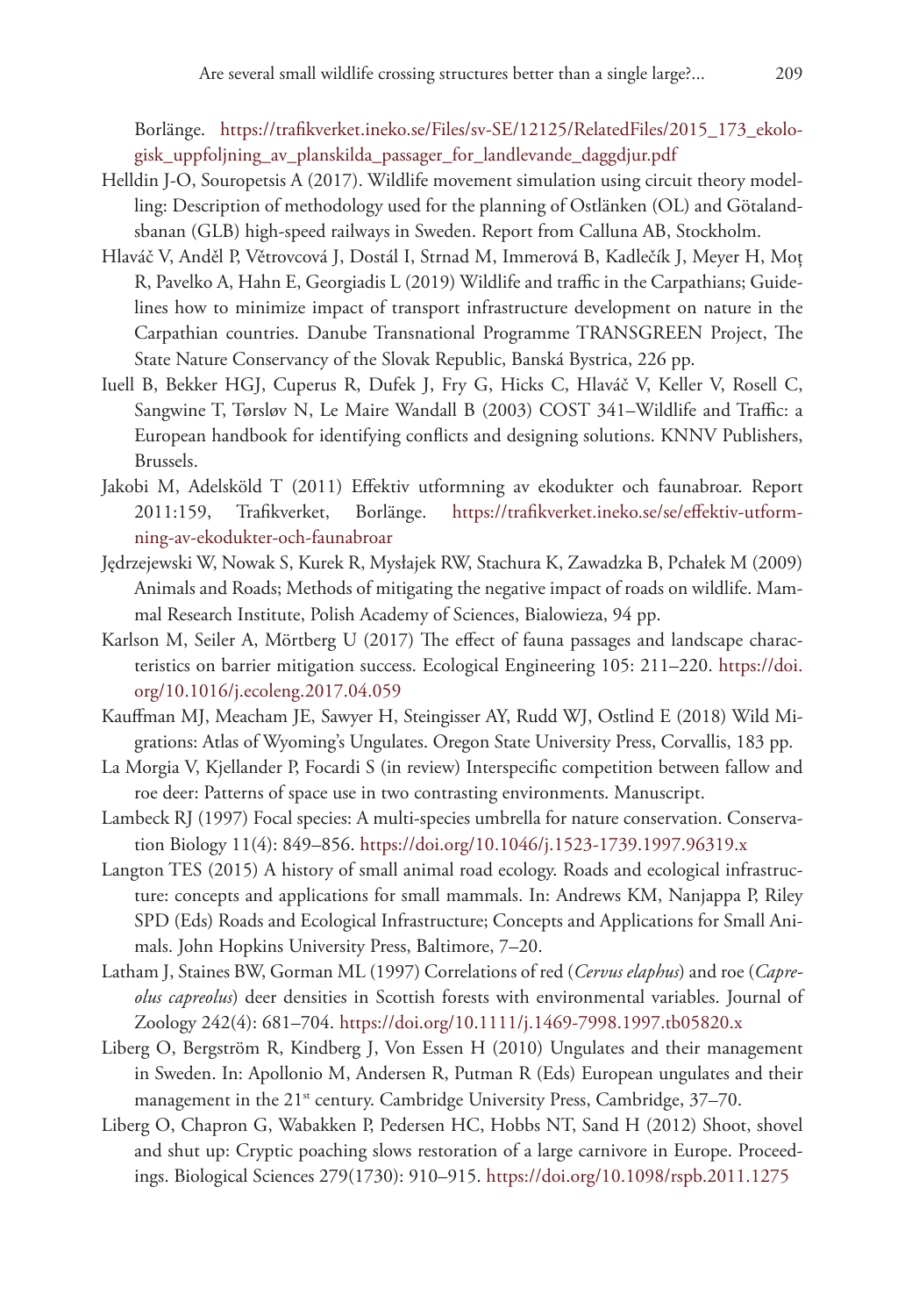- Liley S, Creel S (2008) What best explains vigilance in elk: Characteristics of prey, predators, or the environment? Behavioral Ecology 19(2): 245–254. [https://doi.org/10.1093/beheco/](https://doi.org/10.1093/beheco/arm116) [arm116](https://doi.org/10.1093/beheco/arm116)
- Lindberg J (2013) Selection of habitat and resources during migration by a large mammal A case study of moose in northern Sweden. MSc Thesis, Swedish University of Agricultural Sciences, 25 pp. <https://stud.epsilon.slu.se/5577/>
- Linnell JDC, Andersen R (1998) Territorial fidelity and tenure in roe deer bucks. Acta Theriologica 43(1): 67–75. <https://doi.org/10.4098/AT.arch.98-5>
- Little SJ, Harcourt RG, Clevenger AP (2002) Do wildlife passages act as prey-traps? Biological Conservation 107(2): 135–145. [https://doi.org/10.1016/S0006-3207\(02\)00059-9](https://doi.org/10.1016/S0006-3207(02)00059-9)
- Lone K, Loe LE, Gobakken T, Linnell JDC, Odden J, Remmen J, Mysterud A (2014) Living and dying in a multi-predator landscape of fear: Roe deer are squeezed by contrasting pattern of predation risk imposed by lynx and humans. Oikos 123(6): 641–651. [https://doi.](https://doi.org/10.1111/j.1600-0706.2013.00938.x) [org/10.1111/j.1600-0706.2013.00938.x](https://doi.org/10.1111/j.1600-0706.2013.00938.x)
- Lone K, Loe LE, Meisingset EL, Stamnes I, Mysterud A (2015) An adaptive behavioral response to hunting: Surviving male red deer shift habitat at the onset of the hunting season. Animal Behaviour 102: 127–138.<https://doi.org/10.1016/j.anbehav.2015.01.012>
- Mata C, Hervás I, Herranz J, Suárez F, Malo JE (2005) Complementary use by vertebrates of crossing structures along a fenced Spanish motorway. Biological Conservation 124(3): 397–405.<https://doi.org/10.1016/j.biocon.2005.01.044>
- Mata C, Bencini R, Chambers BK, Malo JE (2015) Predator-prey interactions at wildlife crossing structures: Between myth and reality. In: van der Ree R, Smith DJ, Grilo C (Eds) Handbook of Road Ecology. John Wiley and Sons Ltd, UK, 190–197. [https://doi.](https://doi.org/10.1002/9781118568170.ch23) [org/10.1002/9781118568170.ch23](https://doi.org/10.1002/9781118568170.ch23)
- Mattisson J, Persson J, Andrén H, Segerström P (2011) Temporal and spatial interactions between an obligate predator, the Eurasian lynx (Lynx lynx), and a facultative scavenger, the wolverine (Gulo gulo). Canadian Journal of Zoology 89(2): 79–89. [https://doi.](https://doi.org/10.1139/Z10-097) [org/10.1139/Z10-097](https://doi.org/10.1139/Z10-097)
- Milleret C, Ordiz A, Chapron G, Andreassen HP, Kindberg J, Månsson J, Tallian A, Wabakken P, Wikenros C, Zimmermann B, Swenson JE, Sand H (2018) Habitat segregation between brown bears and gray wolves in a human-dominated landscape. Ecology and Evolution 8(23): 11450–11466. <https://doi.org/10.1002/ece3.4572>
- Nowak S, Mysłajek RW, Huber Ð, Kusak J, Miłosz-Cielma M (2010) Guidelines for proper implementation of mitigation measures. TEWN Manual. Recommendations for the reduction of habitat fragmentation caused by transport infrastructure development. Euro-Natur Foundation, Radolfzell, 18–57.
- O'Brien E (2006) Habitat fragmentation due to transport infrastructure: Practical considerations. In: Davenport J, Davenport JL (Eds) The Ecology of Transportation: Managing mobility for the Environment. Springer, Dordrecht, 191–204. [https://doi.org/10.1007/1-](https://doi.org/10.1007/1-4020-4504-2_9) [4020-4504-2\\_9](https://doi.org/10.1007/1-4020-4504-2_9)
- Olsson M, Cox JJ, Larkin JL, Widen P, Olovsson A (2011) Space and habitat use of moose in southwestern Sweden. European Journal of Wildlife Research 57(2): 241–249. [https://doi.](https://doi.org/10.1007/s10344-010-0418-5) [org/10.1007/s10344-010-0418-5](https://doi.org/10.1007/s10344-010-0418-5)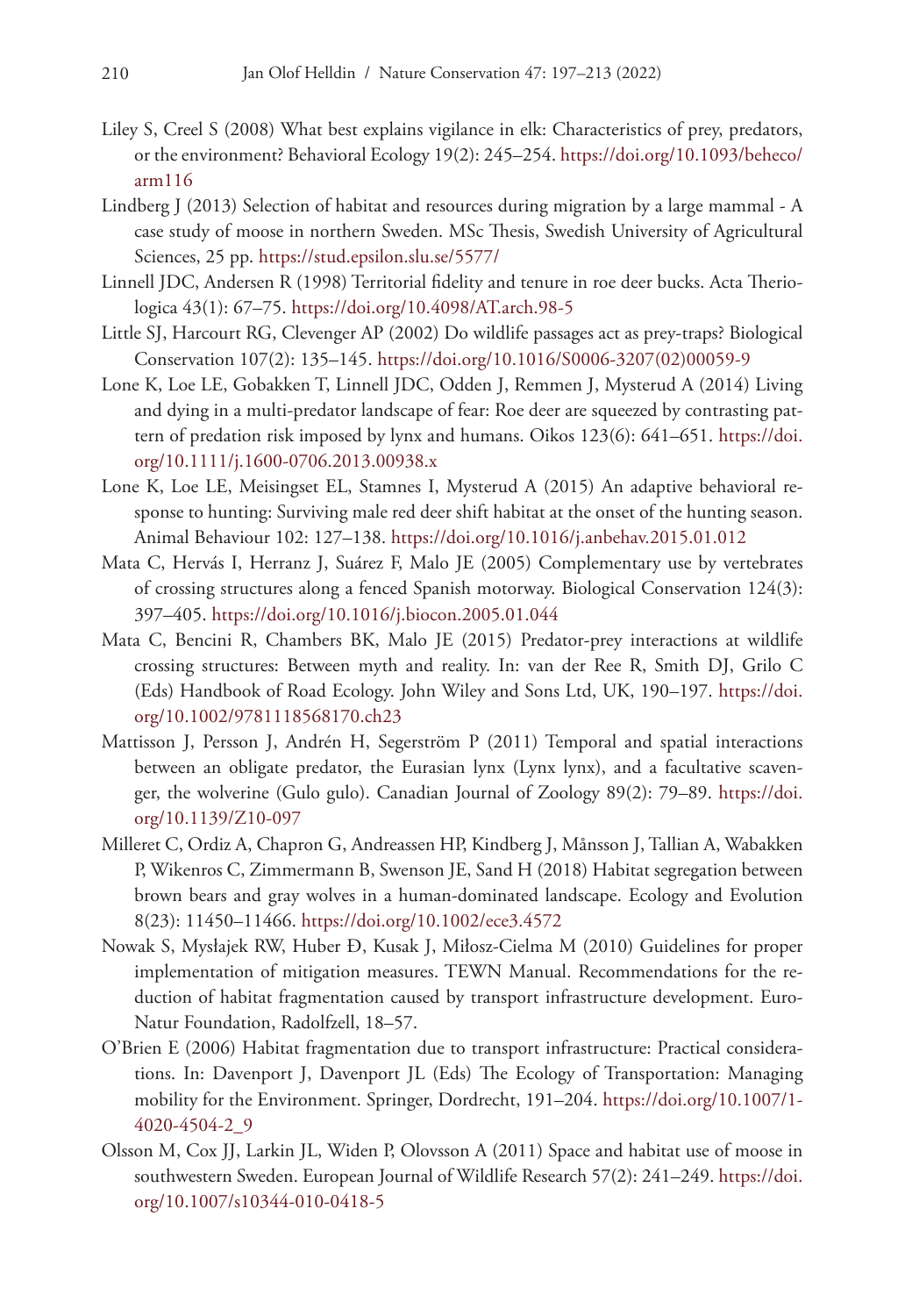- Olsson M, Seiler A, Willebrand S, Wahlman H (2019) Viltolyckskartor och Barriärkartor Handledning för tillämpning i åtgärdsarbete. Report 219: e178, Trafikverket, Borlänge. [https://trafikverket.ineko.se/se/viltolyckskartor-och-barri%C3%A4rkartor-handled](https://trafikverket.ineko.se/se/viltolyckskartor-och-barri%C3%A4rkartor-handledning-f%C3%B6r-till%C3%A4mpning-i-%C3%A5tg%C3%A4rdsarbete)[ning-f%C3%B6r-till%C3%A4mpning-i-%C3%A5tg%C3%A4rdsarbete](https://trafikverket.ineko.se/se/viltolyckskartor-och-barri%C3%A4rkartor-handledning-f%C3%B6r-till%C3%A4mpning-i-%C3%A5tg%C3%A4rdsarbete)
- Ordíz A, Stoen OG, Delibes M, Swenson JE (2011) Predators or prey? Spatio-temporal discrimination of human-derived risk by brown bears. Oecologia 166(1): 59–67. [https://doi.](https://doi.org/10.1007/s00442-011-1920-5) [org/10.1007/s00442-011-1920-5](https://doi.org/10.1007/s00442-011-1920-5)
- Pfeffer SE (2021) Impacts of multi-species deer communities on boreal forests across ecological and management scales. Acta Universitatis Agriculturae Sueciae Doctoral thesis 2021:10. Swedish University of Agricultural Sciences, Umeå, 89 pp. [https://pub.epsilon.](https://pub.epsilon.slu.se/21777/1/pfeffer_s_210128.pdf) slu.se/21777/1/pfeffer s 210128.pdf
- Plaschke M, Bhardwaj M, König HJ, Wenz E, Dobiáš K, Ford AT (2021) Green bridges in a re‐colonizing landscape: Wolves (*Canis lupus*) in Brandenburg, Germany. Conservation Science and Practice 3(3): e364.<https://doi.org/10.1111/csp2.364>
- Reck H, Hänel K, Strein M, Georgii B, Henneberg M, Peters-Ostenberg E, Böttcher M (2018) Green bridges, wildlife tunnels and fauna culverts; The biodiversity approach. BfN-Skripten 465, Bundesamt für Naturschutz, Bonn, 96 pp.
- Richter L, Balkenhol N, Raab C, Reinecke H, Meissner M, Herzog S, Isselstein J, Signer J (2020) So close and yet so different: The importance of considering temporal dynamics to understand habitat selection. Basic and Applied Ecology 43: 99–109. [https://doi.](https://doi.org/10.1016/j.baae.2020.02.002) [org/10.1016/j.baae.2020.02.002](https://doi.org/10.1016/j.baae.2020.02.002)
- Rijkswaterstaat (2011) Defragmentation measures for the protection of our wildlife heritage. Publication from MJPO, Maarn, 24 pp.
- Rodriguez A, Crema G, Delibes M (1996) Use of non-wildlife passages across a high speed railway by terrestrial vertebrates. Journal of Applied Ecology 33(6): 1527–1540. [https://](https://doi.org/10.2307/2404791) [doi.org/10.2307/2404791](https://doi.org/10.2307/2404791)
- Ryegård A, Åkerskog A (2020) Miljöbedömningar enligt miljöbalken. Studentlitteratur, Lund, 139 pp.
- Seiler A, Olsson M, Lindqvist M (2015) Analys av infrastrukturens permeabilitet för klövdjur. Report 2015:254, Trafikverket, 126 pp.<https://trafikverket.ineko.se/se/tv000377>
- Seiler A, Olsson M, Rosell C, van der Grift E (2016) Cost-benefit analyses for wildlife and traffic safety. SAFEROAD Technical report No. 4. CEDR, 72 pp. [https://www.saferoad-cedr.](https://www.saferoad-cedr.org/upload_mm/4/d/1/2346434d-206d-463e-a2ea-3136722a2e1f_CEDR%20Call%202013_SAFEROAD_Technical%20Report%204.pdf) [org/upload\\_mm/4/d/1/2346434d-206d-463e-a2ea-3136722a2e1f\\_CEDR%20Call%20](https://www.saferoad-cedr.org/upload_mm/4/d/1/2346434d-206d-463e-a2ea-3136722a2e1f_CEDR%20Call%202013_SAFEROAD_Technical%20Report%204.pdf) [2013\\_SAFEROAD\\_Technical%20Report%204.pdf](https://www.saferoad-cedr.org/upload_mm/4/d/1/2346434d-206d-463e-a2ea-3136722a2e1f_CEDR%20Call%202013_SAFEROAD_Technical%20Report%204.pdf)
- Shilling F (2020) Is connectivity conservation via wildlife corridors/linkages sufficient? In: Mira A, Oliveira A, Craveiro J, Silva C, Santos S, Eufrázio S, Pedroso N (Eds) IENE 2020 International Conference – LIFE LINES – Linear Infrastructure Networks with Ecological Solutions, Abstract Book, January 12–14, 2021. University of Évora, Évora, Portugal, 164–164. <https://www.iene.info/content/uploads/iene2020-abstract-book.pdf>
- Sijtsma FJ, van der Veen E, van Hinsberg A, Pouwels R, Bekker R, van Dijk R, Grutters M, Klaassen R, Krijn M, Mouissie M, Wymenga E (2020) Ecological impact and cost-effectiveness of wildlife crossings in a highly fragmented landscape: A multi-method approach. Landscape Ecology 35(7): 1701–1720. <https://doi.org/10.1007/s10980-020-01047-z>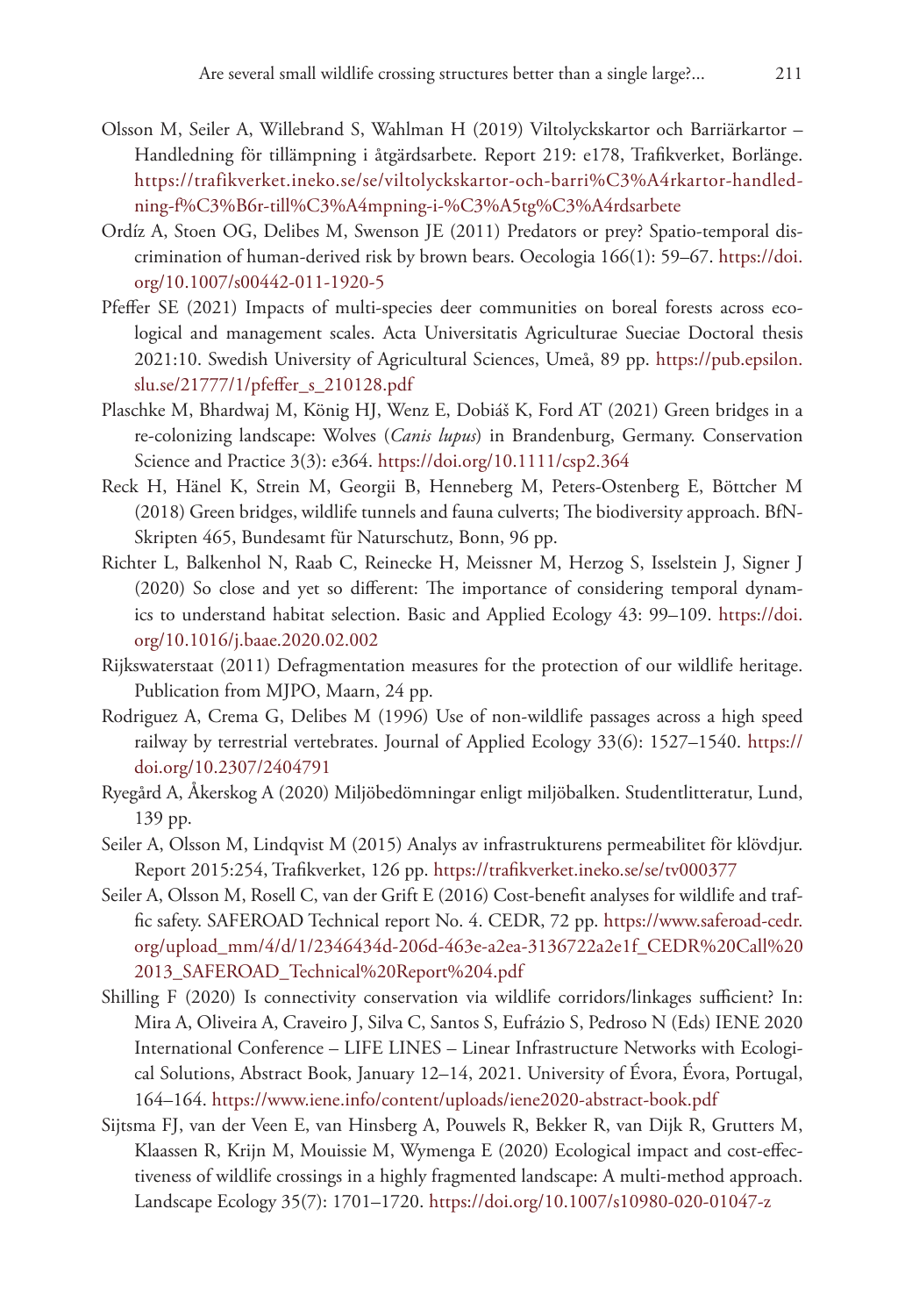- Simberloff DS, Abele LG (1976) Island biogeography theory and conservation practice. Science 191(4224): 285–286. <https://doi.org/10.1126/science.191.4224.285>
- Simberloff D, Farr JA, Cox J, Mehlman DW (1992) Movement corridors: Conservation bargains or poor investments? Conservation Biology 6(4): 493–504. [https://doi.org/10.1046/](https://doi.org/10.1046/j.1523-1739.1992.06040493.x) [j.1523-1739.1992.06040493.x](https://doi.org/10.1046/j.1523-1739.1992.06040493.x)
- Singh NJ, Börger L, Dettki H, Bunnefeld N, Ericsson G (2012) From migration to nomadism: Movement variability in a northern ungulate across its latitudinal range. Ecological Applications 22(7): 2007–2020. <https://doi.org/10.1890/12-0245.1>
- Sjölund L, Seiler A, Neumann W (2020) Validering av Circuitscape En jämförelse mellan simulerade flödeskartor och faktiska viltrörelser samt viltolyckor. Report 2020:146, Trafikverket, Borlänge, 64 pp. [https://trafikverket.ineko.se/se/validering-av-circuitsca](https://trafikverket.ineko.se/se/validering-av-circuitscape-en-j%C3%A4mf%C3%B6relse-mellan-simulerade-fl%C3%B6deskartor-och-faktiska-viltr%C3%B6relser-samt-viltolyckor)[pe-en-j%C3%A4mf%C3%B6relse-mellan-simulerade-fl%C3%B6deskartor-och-faktis](https://trafikverket.ineko.se/se/validering-av-circuitscape-en-j%C3%A4mf%C3%B6relse-mellan-simulerade-fl%C3%B6deskartor-och-faktiska-viltr%C3%B6relser-samt-viltolyckor)[ka-viltr%C3%B6relser-samt-viltolyckor](https://trafikverket.ineko.se/se/validering-av-circuitscape-en-j%C3%A4mf%C3%B6relse-mellan-simulerade-fl%C3%B6deskartor-och-faktiska-viltr%C3%B6relser-samt-viltolyckor)
- Smith DJ, van der Ree R, Rosell C (2015) Wildlife crossing structures: an effective strategy to restore or maintain wildlife connectivity across roads. In: van der Ree R, Smith DJ, Grilo C (Eds) Handbook of Road Ecology. John Wiley and Sons Ltd, UK, 172–183. [https://doi.](https://doi.org/10.1002/9781118568170.ch21) [org/10.1002/9781118568170.ch21](https://doi.org/10.1002/9781118568170.ch21)
- St John R, Öhman K, Tóth SF, Sandström P, Korosuo A, Eriksson LO (2016) Combining spatiotemporal corridor design for reindeer migration with harvest scheduling in Northern Sweden. Scandinavian Journal of Forest Research 31(7): 655–663. [https://doi.org/10.108](https://doi.org/10.1080/02827581.2016.1195441) [0/02827581.2016.1195441](https://doi.org/10.1080/02827581.2016.1195441)
- Statens Vegvesen (2014) Veger og dyreliv; Veiledninger. Statens Vegvesens Håndbokserie V134, Norway, 135 pp.
- Sweanor PY, Sandegren F (1988) Migratory behavior of related moose. Holarctic Ecology 11(3): 190–193. <https://doi.org/10.1111/j.1600-0587.1988.tb00800.x>
- Taylor BD, Goldingay RL (2010) Roads and wildlife: Impacts, mitigation and implications for wildlife management in Australia. Wildlife Research 37(4): 320–331. [https://doi.](https://doi.org/10.1071/WR09171) [org/10.1071/WR09171](https://doi.org/10.1071/WR09171)
- Thurfjell H, Ball JP, Åhlén P-A, Kornacher P, Dettki H, Sjöberg K (2009) Habitat use and spatial patterns of wild boar *Sus scrofa* (L.): Agricultural fields and edges. European Journal of Wildlife Research 55(5): 517–523.<https://doi.org/10.1007/s10344-009-0268-1>
- Trafikverket (2019) The Ecological and Cultural Heritage standards. Trafikverket Guideline TDOK 2015: e0323, Trafikverket, Borlänge. [https://www.trafikverket.se/contentassets/8](https://www.trafikverket.se/contentassets/89b7002c5aa1451abf1fc86f47126684/tdok-2015-0323-the-ecological-and-cultural-heritage-standards.pdf) [9b7002c5aa1451abf1fc86f47126684/tdok-2015-0323-the-ecological-and-cultural-heri](https://www.trafikverket.se/contentassets/89b7002c5aa1451abf1fc86f47126684/tdok-2015-0323-the-ecological-and-cultural-heritage-standards.pdf)[tage-standards.pdf](https://www.trafikverket.se/contentassets/89b7002c5aa1451abf1fc86f47126684/tdok-2015-0323-the-ecological-and-cultural-heritage-standards.pdf)
- Trafikverket (2021a) Krav VGU, Vägars och gators utformning. Report 2021:001, Trafikverket, Borlänge, 368 pp. [http://trafikverket.diva-portal.org/smash/get/diva2:1511818/](http://trafikverket.diva-portal.org/smash/get/diva2:1511818/FULLTEXT02.pdf) [FULLTEXT02.pdf](http://trafikverket.diva-portal.org/smash/get/diva2:1511818/FULLTEXT02.pdf)
- Trafikverket (2021b) Råd VGU, Vägars och gators utformning. Report 2021:003, Trafikverket, Borlänge, 498 pp. [https://trafikverket.diva-portal.org/smash/get/diva2:1511879/](https://trafikverket.diva-portal.org/smash/get/diva2:1511879/FULLTEXT02.pdf) [FULLTEXT02.pdf](https://trafikverket.diva-portal.org/smash/get/diva2:1511879/FULLTEXT02.pdf)